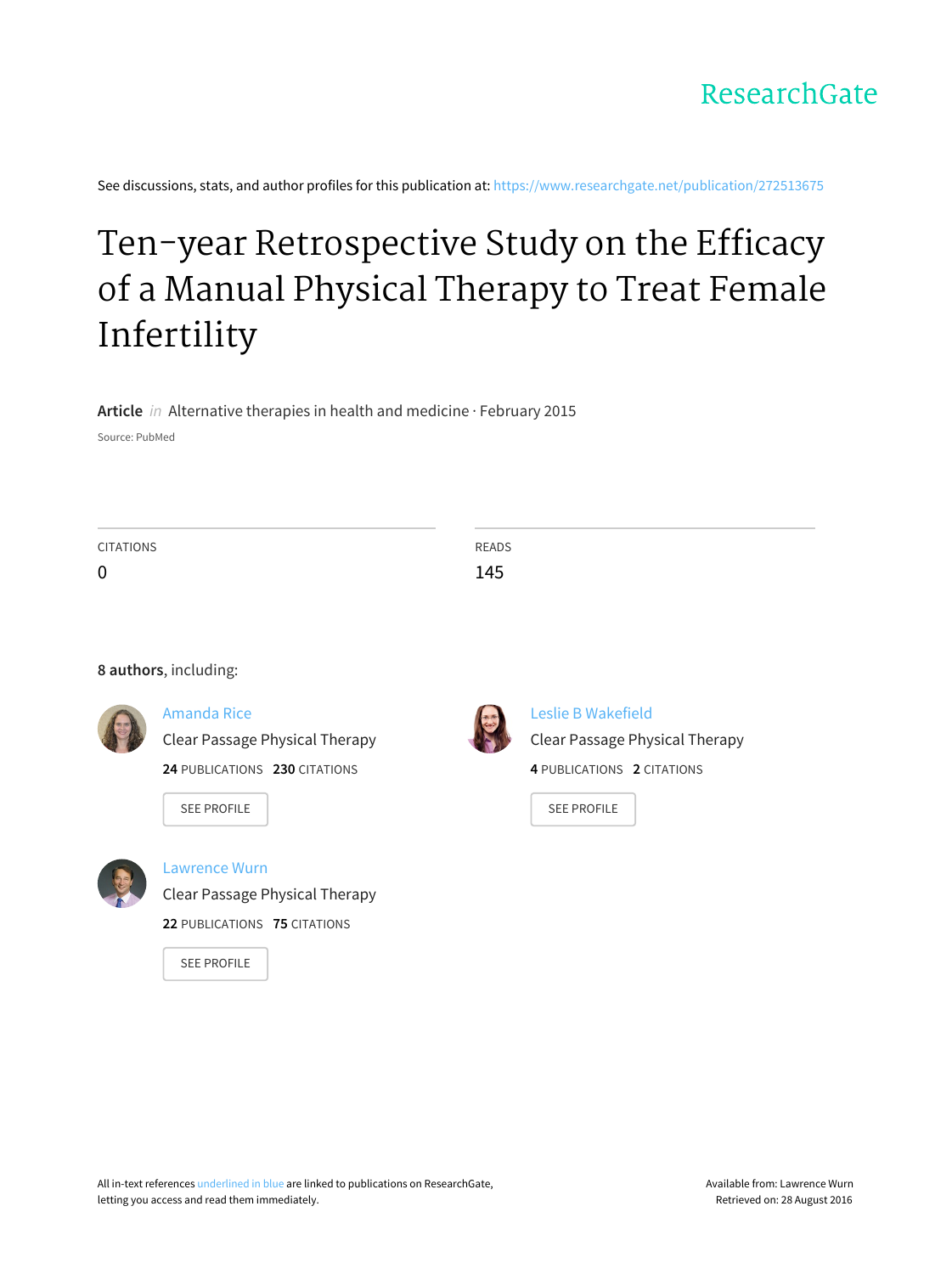## REVIEW ARTICLE

# **Ten-year Retrospective Study on the Efficacy of a Manual Physical Therapy to Treat Female Infertility**

Amanda D. Rice, PhD; Kimberley Patterson, PTA; Leslie B. Wakefield, DPT; Evette D. Reed, PT; Kelseanne P. Breder, BA; Belinda F. Wurn, PT; C. Richard King III, MD; Lawrence J. Wurn, LMT

#### **ABSTRACT**

**Background** • Female infertility is a complex issue encompassing a wide variety of diagnoses, many of which are caused or affected by adhesions.

**Objectives** • The study intended to examine the rates of successful treatment of infertile women using a protocol of manual physical therapy to address underlying adhesive disease leading to infertility.

**Methods** • The research team designed a retrospective chart review.

**Setting** • The study took place in a private physical therapy clinic.

**Participants** • Participants were 1392 female patients who were treated at the clinic between the years of 2002 and 2011. They had varying diagnoses of infertility, including occluded fallopian tubes, hormonal dysfunction, and endometriosis, and some women were undergoing in vitro fertilization (IVF).

**Intervention** • All patients underwent whole-body, patientcentered treatments that used a protocol of manual physical therapy, which focused on restoring mobility and motility to structures affecting reproductive function.

**Outcome Measures** • Improvements demonstrated in the condition(s) causing infertility were measured by improvements in tubal patency and/or improved hormone levels or by pregnancy.

**Results** • The results included a 60.85% rate of clearing occluded fallopian tubes, with a 56.64% rate of pregnancy in those patients. Patients with endometriosis experienced a 42.81% pregnancy rate. The success rate was 49.18% for lowering elevated levels of follicle stimulating hormone (FSH), with a 39.34% pregnancy rate in that group, and 53.57% of the women with polycystic ovarian syndrome (PCOS) achieved pregnancy. The reported pregnancy rate for patients who underwent IVF after the therapy was 56.16%. The results also suggested that the treatment was effective for patients with premature ovarian failure (POF). **Conclusion** • The manual physical therapy represented an effective, conservative treatment for women diagnosed as infertile due to mechanical causes, independent of the specific etiology. (*Altern Ther Health Med.* 2015;21(3):32- 40.)

**Amanda D. Rice, PhD, is the director of clinical studies; Kelseanne P. Breder, BA, is an intern. Both are in the research department at Clear Passage Physical Therapy in Gainesville, Florida. Kimberley Patterson, PTA, is a therapist; Leslie B. Wakefield, DPT, is a physical therapist; Evette D. Reed, PT, is a physical therapist; and Belinda F. Wurn, PT, is a clinical director. All are located in the clinical department at Clear Passage Physical Therapy. C. Richard King, III, MD, is the medical director of Clear Passage Physical Therapy. Lawrence J. Wurn, LMT, is a therapist in the clinical department and the research director in the research department at Clear Passage Physical Therapy.**

*Corresponding author: Lawrence J. Wurn, LMT E-mail address: larryw@clearpassage.com*

Infertility affects 6% to 11% of women in the United States,<sup>1-3</sup> stemming from a wide variety of diagnosed medical conditions. These rates are similar to those of other developed countries.<sup>4</sup> The most common etiologies f nfertility affects 6% to 11% of women in the United States,<sup>1-3</sup> stemming from a wide variety of diagnosed medical conditions. These rates are similar to those of female infertility include occluded fallopian tubes, endometriosis, elevated levels of follicle stimulating hormone (FSH) that signal a decrease in ovarian function, and polycystic ovarian syndrome (PCOS). Among the less common causes of infertility in women are premature ovarian failure (POF) and unexplained infertility, a classification in which no cause for infertility can be identified. To date, no single treatment has proven effective in producing natural conception in women with this broad spectrum of infertility etiologies. However, a variety of treatment options with varying degrees of invasiveness exist for each condition, from a wait-and-see approach to surgery or in vitro fertilization (IVF).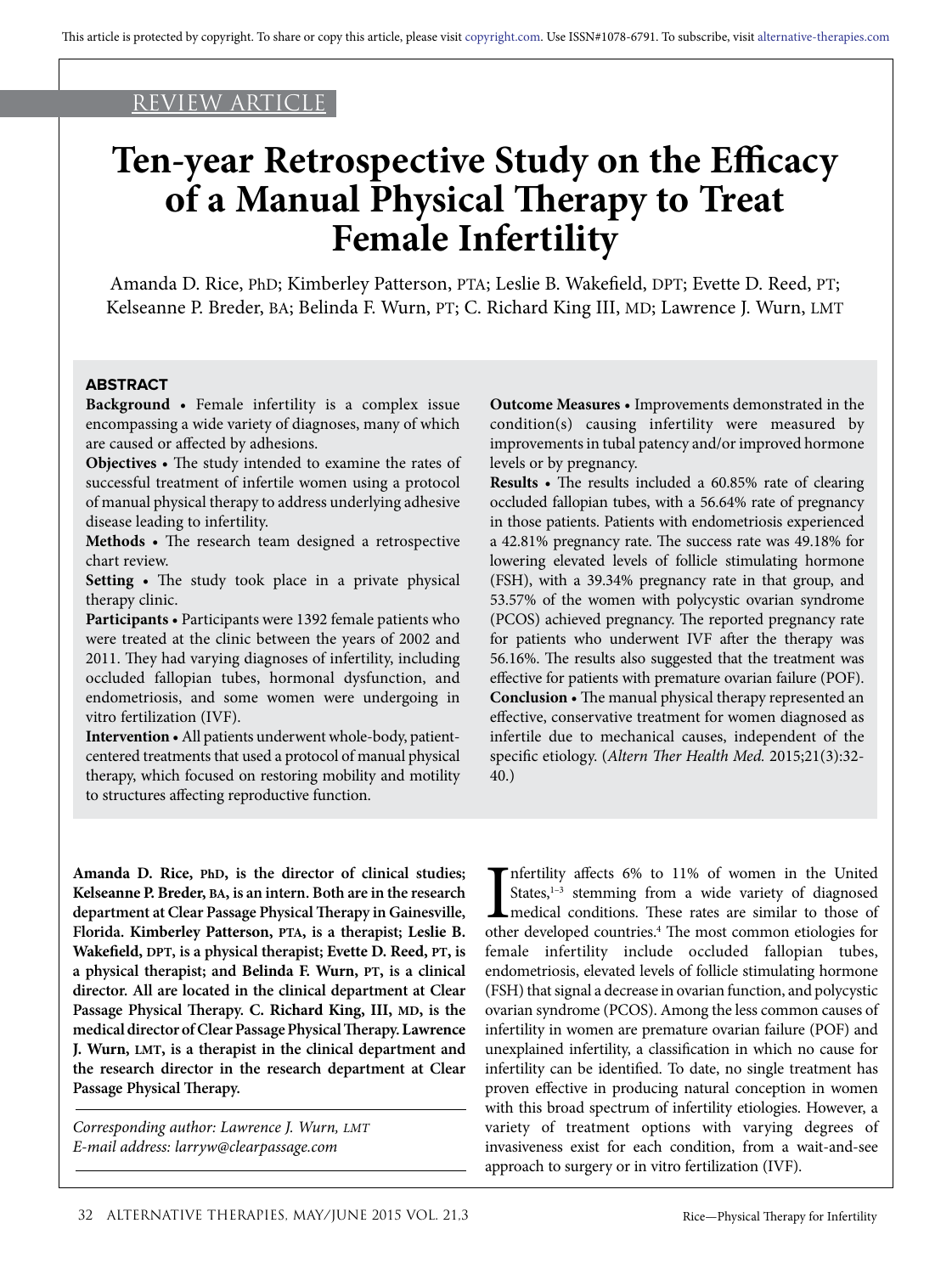Manual manipulation therapy is used by physical therapists, osteopathic physicians, and chiropractors as a standard treatment in a wide variety of medical diagnoses, such as adhesive capsulitis, pain from postmastectomy scars, back pain, and dysfunction related to the pelvic floor.<sup>5-13</sup> The intent of manual physical therapy is to decrease pain and increase mobility; its use is applicable to all areas of the body, from osseous structures to soft tissue, including skin and muscles.14,15

In the current 10-year retrospective analysis, a single treatment protocol, the Clear Passage Approach (CPA), demonstrated efficacy in treating female infertility that was due to a variety of etiologies. The study examined the success rates for various conditions when using the protocol, which combines several whole-body and site-specific techniques of manual physical therapy. That protocol focuses on deforming the adhesive collagen cross-links that comprise adhesions and appear to contribute to the underlying causes of infertility, including mechanical blockages and some hormonal imbalances. Decreasing adhesions that bind the organs appears to help the body to function and to respond in a more appropriate physiological manner.

## **METHODS**

#### **Participants**

Patients treated for infertility between 2002 and 2011 at Clear Passage Physical Therapy's (CPPT's) sites were included in the current retrospective study. All sites included are private physical therapy practices. *Infertility* was defined based on criteria from the Centers for Disease Control and Prevention (CDC) as the inability to conceive for 12 months of unprotected intercourse in women younger than age 35 years or for 6 months in women older than age 35 years.<sup>2</sup> The physicians' diagnoses and the patients' self-reported medical histories were examined for causes of infertility, including elevated FSH levels, blocked fallopian tubes, endometriosis, PCOS, POF, and unexplained infertility. Although most successes noted in this study were via natural conception, the study also included women who had therapy prior to IVF, by separate reference.

To be included in the study, the patients must have had a previous diagnosis of infertility prior to treatment, with a corresponding medical cause(s). Classifications of patients and the measures of success were defined for each of the 6 reported etiologies of infertility: (1) elevated FSH, (2) tubal occlusion, (3) endometriosis, (4) PCOS, (5) POF, and (6) unexplained infertility.

**Elevated FSH.** For the purpose of the current study, elevated FSH was defined as a level of 10 mIU/mL or higher on days 2 through 5 of the menstrual cycle. All testing for FSH levels was performed in independent, nationally regulated clinical laboratories using standardized references and protocols.16 *Success* was defined as a decrease in FSH levels posttreatment, as assessed at days 2 through 5 of the menstrual cycle and/or pregnancy.

**Tubal Occlusion.** The patients were those women with total tubal occlusion prior to treatment, including those with only 1 fallopian tube, as diagnosed by either surgery or hysterosalpingogram (HSG). In patients with bilateral tubal occlusion, treatment was considered to be successful if a posttreatment HSG demonstrated open fallopian tube(s) or if intrauterine pregnancy was confirmed, with the assumption that at least 1 tube was opened during treatment.

**Endometriosis, PCOS, POF, or Unexplained Infertility.** Treatment of patients with a medical history of endometriosis, PCOS, POF, or unexplained infertility was considered a success if they experienced a confirmed pregnancy.

**In Vitro Fertilization.** Patients who underwent the CPA treatment prior to IVF were considered a success if they had a positive clinical pregnancy test post-IVF, regardless of the source of implanted egg/embryos—fresh or frozen, donor or nondonor eggs.

The rates of success for patients that underwent the CPA treatment were compared with those in published studies in which the rates of success from standard medical treatments were reported for each diagnosis. All patients consented to the use of their data in a standard form for informed consent, and the study was approved by MaGil IRB (Rockville, MD, USA).

A subset of the patients included in the 10-year analysis had also been included in small, multiple case reports or reports of phase I studies; a total of 76 of the 1392 patients had been included in those previous reports.<sup>17-21</sup>

#### **Follow-up**

Previous patients were contacted for follow-up after their treatment at CPPT using questionnaires that were sent annually by postal mail or e-mail, and they were questioned regarding pregnancies, pregnancy outcomes, and all efforts to achieve pregnancy. Patients treated for elevated FSH were asked to provide their posttreatment FSH levels. Patients lost to follow-up were not included in the analysis.

#### **Treatment**

Patients were treated using a patient-centered, individualized treatment plan of physical therapy that is standard practice at the clinic and that included a comprehensive review of the patient's medical history and an initial evaluation. The regimen and modalities included in the treatment plan are termed the CPA, which uses a variety of recognized techniques of manual physical therapy, together with refinements and modifications of those techniques. All physical therapists had been trained and certified in the CPA; therefore, the variation in treatment was negligible between therapists. The techniques that the therapy used had been examined previously, with results published by the research group and others.15,17–20,22–31

Based on each patient's goals and subjective complaints and on findings from the initial evaluation, the CPA protocol was individualized to treat sites that presented with restricted mobility within each patient's body.<sup>32</sup> The therapy used various site-specific pressures across the restrictive bands of adhered tissues and structures, working progressively deeper from the most superficial tissues, to restore mobility via myofascial release.33 Adhesions within and between organs and interstitial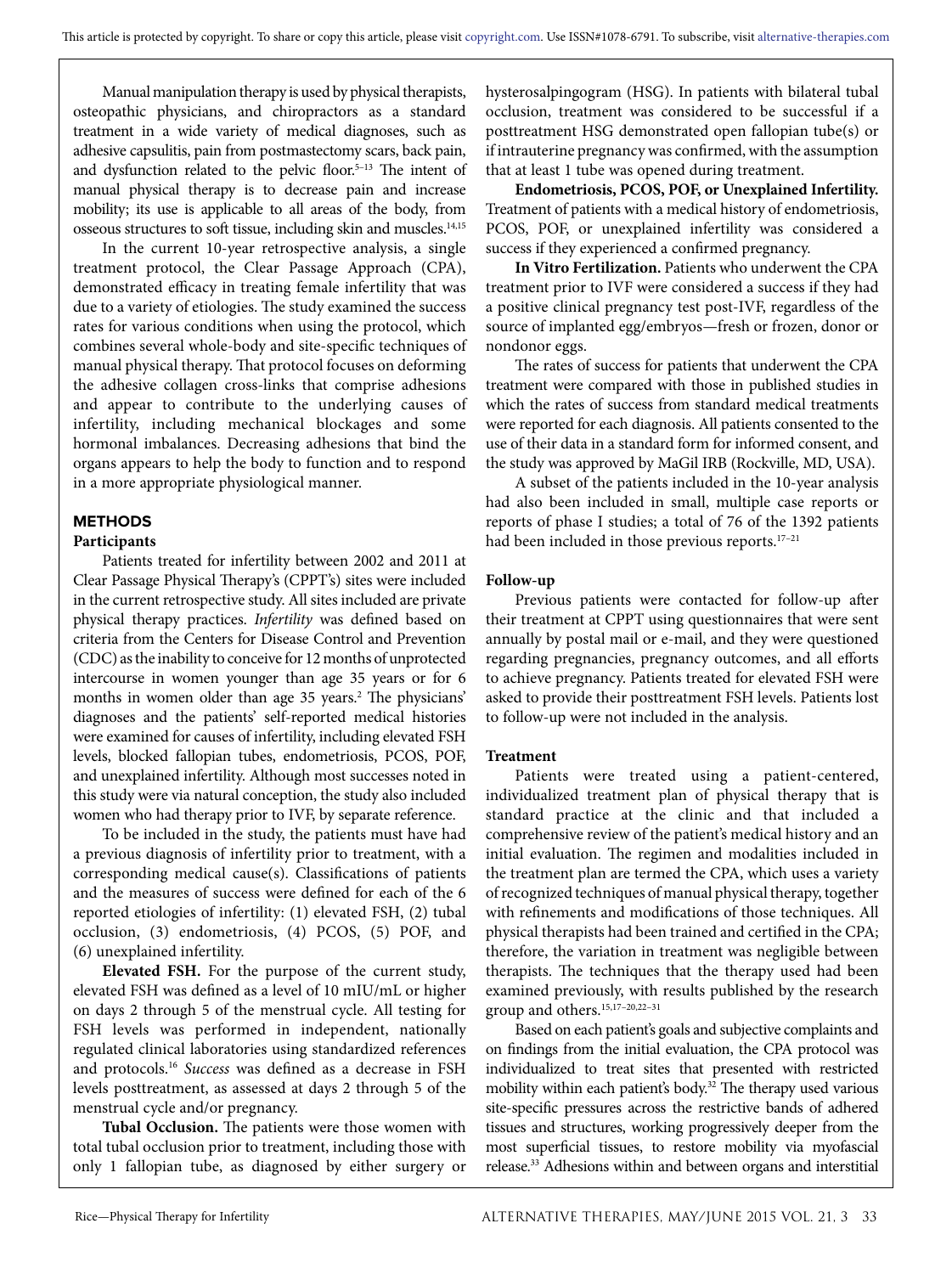spaces within the viscera were addressed using the Wurn technique<sup>29</sup>; decreased organ motility was then addressed using visceral manipulation.33 The amount of force and the length of time that the force was applied to each area had the potential to be significant, but the treatment was maintained within the tolerance of the patient. The standard treatment regimen was 20 hours, administered 4 hours per day for 5 days.

#### **Statistical Analysis**

Basic descriptive statistics were generated based on data from the clinic's database. Correlations were identified using DataDesk version 6.2.1 (Data Descriptions, Ithaca, NY, USA), via a linear regression model in which items from past medical history were used as the variables against a determination of a positive or negative outcome for each measured condition. A  $P \leq 0.05$  was considered suggestive, and *P*<.005 was considered significant. All statistical analyses were completed on the data as a whole as well as separately for variations by site or therapist; no variation was identified (data not shown).

Standard methods for odds ratio calculations were used for the CPA treatment's success rates compared with those of published studies.34 Significance was determined to be *P*≤.05 where the odds ratio confidence interval did not include 1.0, the point of equivalence.

#### **RESULTS**

For the study, 1392 patients were identified for individual infertility conditions based on previous medical history, including physicians' diagnoses. Each condition was analyzed separately, with patients experiencing multiple conditions being included in all analyses for which they were identified. In addition to each condition being assessed separately, the influence of age, year of treatment, treating therapist, and past diagnoses. The number of patients and relative incidence rates for each category are shown in Table 1.

#### **Blocked Fallopian Tubes**

Blocked fallopian tubes, estimated as the primary cause of 25% to 35% of female infertility,<sup>35</sup> were observed in 680 of the treated patients, with follow-up in 235 patients. Being the largest group treated at the clinics for infertility, several outcomes were measured. The first outcome was the success rate for the return to patency of at least 1 fallopian tube post-CPA treatment, which was a 60.85% (95% CI, 54.48-66.87). The standard-of-care option for women with blocked fallopian tubes to open their tubes is surgery, with several surgical options available depending on the location of the blockage. When the rates of patients with successfully opened fallopian tubes post-CPA treatment were compared with reported rates of success from the literature, it was observed that the CPA performed as well as or at higher rates of success than surgery did (Table 2).

Upon examining predictors for a positive outcome, previous surgery to open the fallopian tubes was a statistically significant predictor of a negative outcome with  $P \le 0.0001$ . When the patients were analyzed separately based on a history of previous surgery to open their tubes, the success rate was 68.9% (124/180) for patients with no history of surgery and 34.5% (19/55) for patients whose surgical history involved attempts to open their tubes. The type of surgery performed on the fallopian tubes could not analyzed as a predictor of outcomes due to the lack of information regarding the actual procedures performed for each patient, related either to incomplete data on or unavailability of some surgical reports.

Suggestive predictors for positive outcomes (ie, open fallopian tubes post-CPA) included (1) reporting of prior physical or sexual abuse, *P* = .0085; (2) current neck pain,

medical history were analyzed for predictors of outcomes, both negative and positive. The year and treating therapist did not influence outcomes in any analysis (data not shown).

Of the patients included in the study, 428 (30.7%) exhibited multiple conditions and were represented in more than 1 categorical analysis. Although some patients were included as a success in more than 1 analysis, this finding was not viewed as a negative given the overall percentage of women included in multiple analyses, assuming that multiple diagnoses of infertility for any patient would not improve her chances of success and that no additive effect occurred for the numbers or types of infertility **Table 1.** Overall Rates of Infertility Diagnoses and the Overall Treatment Success Rates

|                                      | No. of          | Incident | Success/         | Percent        |             |
|--------------------------------------|-----------------|----------|------------------|----------------|-------------|
| <b>Diagnosis</b>                     | <b>Patients</b> | Rate     | <b>Follow-up</b> | <b>Success</b> | 95% CI      |
| Blocked tubes <sup>a</sup>           | 680             | 48.9%    | 143/235          | 60.85          | 54.48-66.87 |
| Blocked tubes <sup>b</sup>           |                 |          | 81/143           | 56.64          | 48.45-64.48 |
| Endometriosis <sup>b</sup>           | 555             | 39.9%    | 128/299          | 42.81          | 37.33-48.47 |
| PCOS <sup>2</sup>                    | 58              | 4.2%     | 15/28            | 53.57          | 35.81-70.47 |
| $P$ OF <sup>2</sup>                  | 9               | $0.6\%$  | 1/5              | 20.00          | 3.62-62.45  |
| Elevated FSH <sup>c</sup>            | 256             | 18.4%    | 60/122           | 49.18          | 40.49-57.96 |
| Elevated FSH <sup>b</sup>            |                 |          | 48/122           | 39.34          | 31.12-48.21 |
| $Pre-IVFb$                           | 236             | 17.0%    | 82/146           | 56.16          | 48.10-64.00 |
| Unexplained infertility <sup>b</sup> | 20              | 1.4%     | 3/12             | 25.00          | 8.89-53.23  |

Abbreviations: CI, confidence interval; PCOS, polycystic ovarian syndrome; POF, premature ovarian failure; FSH, follicle stimulating hormone; IVF, in vitro fertilization.

a Success rate for patients with known posttreatment tubal status.

b Pregnancy rate for patients with follow-up and known tubal status of open. c Decrease in FSH posttreatment.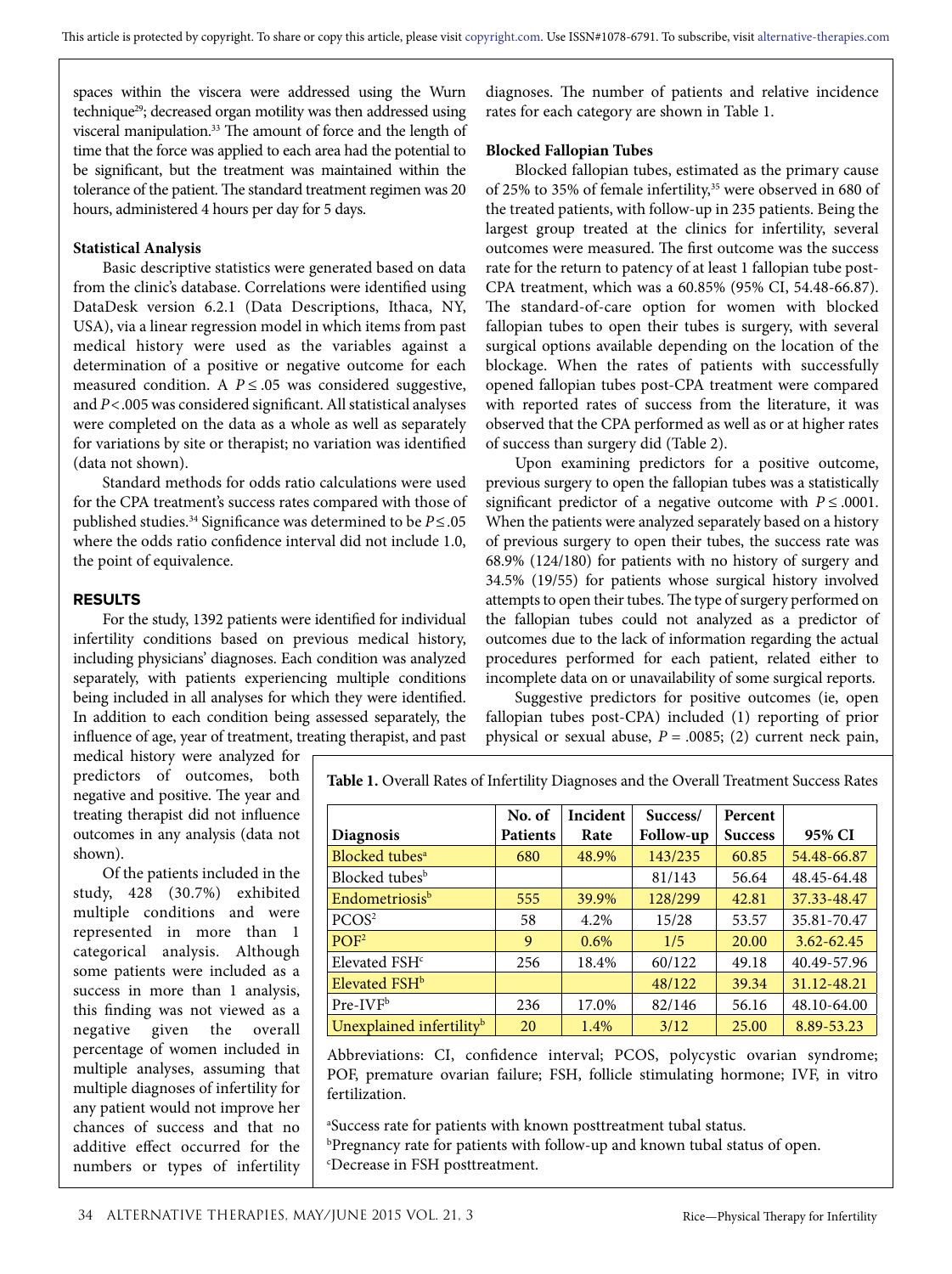| Table 2. Success Rates for Women With Occluded Fallopian Tubes Treated With CPA as Compared With Previously |  |
|-------------------------------------------------------------------------------------------------------------|--|
| Published Success Rates for Surgical Interventions                                                          |  |

|                                                                                                    | <b>CPA Success</b> | <b>Published Studies</b><br>Success (Total) |                        | Comparison         |         |
|----------------------------------------------------------------------------------------------------|--------------------|---------------------------------------------|------------------------|--------------------|---------|
| Condition                                                                                          | (Total)            |                                             |                        | OR (95% CI)        | P Value |
| Blocked tubes with follow-up (both surgery and                                                     | 143(235)           | 20(50)                                      | Sueoka $36$            | $2.33(1.25-4.35)$  | .0078   |
| no surgery on tubes)                                                                               |                    | 204 (358)                                   | Rimbach <sup>37</sup>  | $1.17(0.84-1.64)$  | .3499   |
|                                                                                                    |                    | 12(35)                                      | $Li^{38}$              | $2.50(1.16-5.42)$  | .0198   |
| Pregnancy rates for patients with confirmed tube<br>opening (both surgery and no surgery on tubes) | 81 (143)           | 11(50)                                      | Sueoka <sup>36</sup>   | $4.63(2.20-9.78)$  | .0001   |
|                                                                                                    |                    | 92 (319)                                    | Thurmond <sup>39</sup> | $3.22(2.13-4.86)$  | < .0001 |
| Pregnancy rates for patients with previous surgery<br>to tubes, confirmed tube open only           | 13(19)             | 12(35)                                      | $Li^{38}$              | $4.15(1.26-13.70)$ | .0193   |
| Pregnancy rates for all patients with follow-up,<br>regardless of tube patency                     | 127(351)           | 92 (319)                                    | Thurmond <sup>39</sup> | $1.40(1.01-1.94)$  | .0434   |

Abbreviations: CPA, clear passage approach; CPT; OR, odds ratio; CI, confidence interval.

*P* = .0124; (3) neurological conditions, *P* = .0312; (4) prior sexually transmitted disease (STD), *P* = .0345; and (5) prior pelvic inflammatory disease, *P* = .0501. Suggestive predictors for negative outcomes were (1) Crohn's disease, *P* = .0380; (2) diagnosis of pelvic adhesions,  $P = .0139$ ; and (3) previous laparotomy,  $P = .0101$ .

The location and characteristics of each type of fallopian tube occlusion—proximal versus distal or midtubal occlusion and the presence of a hydrosalpinx—were analyzed to determine outcome predictors for successful treatment. Neither location of tubal occlusion nor presence of a hydrosalpinx was a significant predictor for outcomes (*P*=.0429). The rate of resolution of hydrosalpinx was 44.8%; 47/105 total tubes with hydrosalpinx before the CPA treatments were patent after therapy, with no evidence of hydrosalpinx.

The rate of pregnancy for patients with successful treatment resulting in at least 1 open fallopian tube was also determined, independent of prior history of fallopian tube surgery. The overall pregnancy rate was 56.64% (81/143) for patients who had at least 1 open fallopian tube after the CPA treatment. One pregnancy was via IVF, with all other pregnancies via natural conception. The single patient who underwent IVF after the CPA treatment had opened her fallopian tubes experienced a subsequent natural pregnancy following the successful IVF, suggesting that the results of the CPA treatment for opening blocked fallopian tubes are longlasting. In fact, several women who presented bilateral tubal

Again, the CPA treatment was demonstrated to have rates that were comparable to or higher than surgical interventions (Table 2). Patients for whom treatment did not open at least 1 fallopian tube and who did become pregnant via IVF posttreatment were also included in the pre-IVF statistics.

### **Endometriosis**

Endometriosis is present in approximately 11% of the female population<sup>40</sup> but is the cause of infertility in 20% to 68% of infertile women.41 Of the patients treated with the CPA, 558 had a previous diagnosis of endometriosis from a physician. More than one-half of those patients also presented with additional conditions, such as blocked fallopian tubes and elevated FSH. In the endometriosis analysis, *success* was defined as pregnancy; the overall success rate was 42.8%—128 of 299 patients with follow-up. The study included 214 patients with endometriosis as the only diagnosed condition leading to infertility, with follow-up on 118 patients and a pregnancy rate of 37.3% (44/118). The standard medical treatments for endometriosis are varied, depending on the goals and the needs of the individual patient. Treatments may include surgical intervention to remove the endometriosis from the pelvic cavity, contraceptives, or combinations of these therapies. When compared with published success rates for pregnancy in women with endometriosis who were treated with standard medical interventions, the CPA demonstrated rates similar to or better than standard of care (Table 3).

occlusion before treatment reported multiple natural pregnancies after treatment.

Prior tubal surgery did not influence pregnancy rates in women for whom the CPA treatment was successful in opening their fallopian tubes. Pregnancy rates from patients with a known tubal status after the CPA treatment were compared with published rates of pregnancy in women who had surgical interventions for blocked tubes.

**Table 3.** Pregnancy Success Rates for Endometriosis Patients Treated With CPA Compared With Success Rates for Medication and Surgical Intervention Published Studies

| <b>CPA</b> Success |          |                                          | Comparison          |         |  |
|--------------------|----------|------------------------------------------|---------------------|---------|--|
| (Total)            |          | <b>Published Studies Success (Total)</b> | OR (95% CI)         | P Value |  |
| 128(229)           | 43 (87)  | Stepniewksa <sup>42</sup> (groups A-C)   | $1.29(0.79-2.13)$   | .3031   |  |
|                    | 24(52)   | $Zhu^{43}$ (no contraceptives)           | $1.48(0.81 - 2.71)$ | .2047   |  |
|                    | 60 (156) | $Zhu^{43}$ (overall)                     | $2.03(1.34-3.07)$   | .0008   |  |
|                    | 18(43)   | $Lee^{44}$                               | $1.76(0.91 - 3.40)$ | .0930   |  |

Abbreviations: CPA, clear passage approach; OR, odds ratio; CI, confidence interval.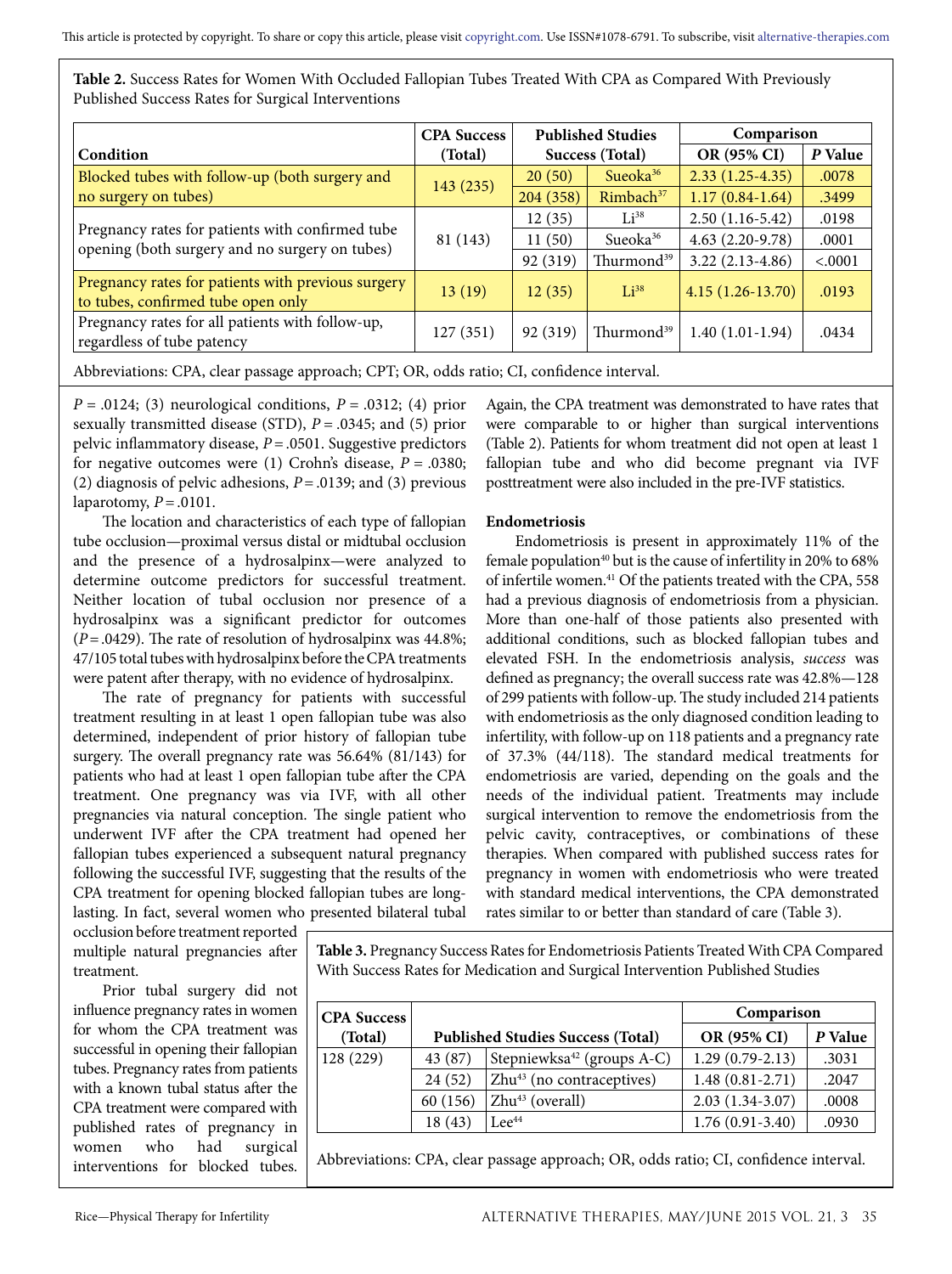Endometriosis is recognized as a cause of fallopian tube occlusion, often associated with the formation of pelvic adhesions. For the 228 patients treated for both endometriosis and occluded fallopian tube(s), the current analysis found a pregnancy rate of 38.1% (45/118). For women with endometriosis and fallopian tube occlusion who had posttreatment documentation of tubal patency status, the success rate for opening blocked fallopian tubes was 59.7% (40/67). The rates of success in patients with prior surgery to open their fallopian tubes were similar to those reported in the section providing statistics on blocked fallopian tubes.

A subset of patients with endometriosis underwent the CPA treatment prior to the initiation of IVF, independent of tubal patency or other outcomes. Of the 56 patients with follow-up who underwent IVF post-CPA treatment, the clinical pregnancy rate after transfer was 55.4% (31/56), which is 1.3 times that of the national average of 40.3% for IVF transfer alone in women with endometriosis.45 This subset of patients was included in the overall statistics for IVF success.

No pregnancy was reported for either of the 2 treated patients who had both POF and endometriosis. Women with both PCOS and endometriosis had a pregnancy rate of 75% (6/8), with all pregnancies reported via natural conception. Women with endometriosis and elevated FSH had a pregnancy rate of 40% (10/25), with 2 pregnancies via IVF and 8 by natural conception. The numbers of women in these subcategories were not sufficient to have adequate statistical comparisons with other treatments but do support the initiation of future studies involving these comorbid conditions.

Predictors for outcomes of treatment for women with endometriosis were also performed using linear regression. Age was identified as a significant predictor  $(P = .001)$ , where women younger than age 35 years were more likely to achieve pregnancy. A diagnosis of fibromyalgia was identified as a suggestive negative predictor  $(P = .0180)$ .

Although no statistically significant predictors for outcomes were identified in the analysis, a higher pregnancy rate was observed in women younger than age 35 years than in women older than age 35 years.

#### **Premature Ovarian Failure**

POF has a 1% to 2% prevalence rate in the general population<sup>46</sup> and is characterized by an increase in FSH and a decrease in ovarian function, with or without amenorrhea. Several studies have reported a spontaneous pregnancy rate of 4% to 10% in patients with POF, in which ovulation and normal menses occur unpredictably.47,48 Between 2002 and 2011, 9 patients with POF were treated in the research team's clinics using the CPA, and follow-up occurred with 5 patients. One patient became pregnant, giving an overall success rate of 20%. That patient conceived naturally, with no assistive technology or ovulation-inducing medications. Because she was 30 years old, the success of the patient may have been due in part to her age, whereas the other patients were aged 38 years or older. Therefore, the length of time with elevated FSH and ovarian failure might have been less likely to affect successful treatment than for the other patients treated with POF. As so few patients were in this group, analysis for identification of predictors for outcomes could not be performed, and as no medical treatment for infertility in these patients exists, no comparisons could be performed.

#### **Polycystic Ovarian Syndrome**

PCOS affects an estimated 8% to 20% of women worldwide.49,50 Anovulation is commonly associated with PCOS patients, directly affecting fertility.<sup>49,51,52</sup> A total of 59 patients with a history of PCOS were treated with the CPA, with follow-up available for 28 patients. The overall pregnancy success rate was 53.57% (15/28); one of the 15 pregnancies in this data subset was achieved via IVF.

### **Elevated Follicle Stimulating Hormone**

Between 2002 and 2011, 250 women were treated at the research team's clinics for elevated FSH, as defined at a level of 10 mIU/mL or higher on days 2 through 5 of the menstrual cycle. The overall success rate for women with elevated FSH, as defined by either a decrease in FSH levels or a pregnancy was 49.18% (60/122). The pregnancy rate was 39.34% (48/122), with 43 natural and 5 IVF pregnancies. No medical treatment that represents standard of care currently exists for women with elevated FSH levels; therefore, no comparisons with standard of care could be performed.

**Table 4.** Pregnancy Success Rates for PCOS Patients Treated With CPA Compared With Published Success Rates for Medication and Surgical Intervention Studies

| <b>CPA</b> Success |          |                                             | Comparison         |         |
|--------------------|----------|---------------------------------------------|--------------------|---------|
| (Total)            |          | <b>Published Studies Success (Total)</b>    | OR (95% CI)        | P Value |
| 15(28)             | 53 (83)  | Nahuis <sup>53</sup> (all)                  | $0.44(0.18-1.07)$  | .0713   |
|                    |          | Nahuis <sup>53</sup> (surgery with no       |                    |         |
|                    | 27(83)   | ovulation induction medications)            | $2.39(1.00-5.73)$  | .0502   |
|                    | 14(21)   | Alwan <sup>54</sup> (clomiphene citrate)    | $0.58(0.18-1.86)$  | .3579   |
|                    |          | Alwan <sup>54</sup> (clomiphene citrate and |                    |         |
|                    | 6(21)    | metformin)                                  | $2.88(0.87-9.61)$  | .0844   |
|                    | 10(46)   | Alwan <sup>54</sup> (metformin)             | $4.15(1.50-11.53)$ | .0063   |
|                    | 93 (129) | Lunde $55$                                  | $0.45(0.19-1.03)$  | .0589   |
|                    | 23(52)   | Amer <sup>56</sup>                          | $1.45(0.58-3.66)$  | .4257   |

Abbreviations: CPA, clear passage approach; OR, odds ratio; CI, confidence interval.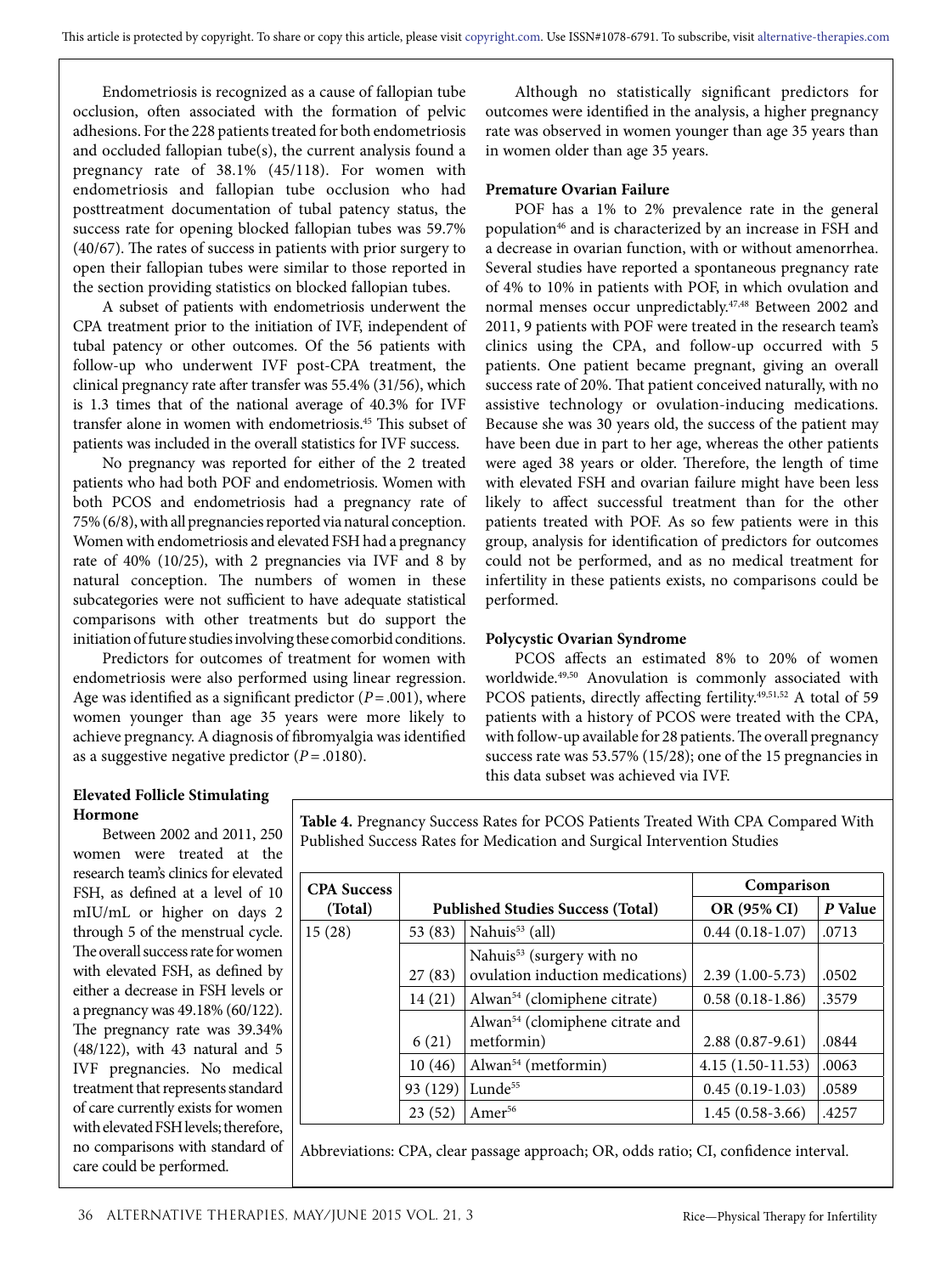Table 5. Pregnancy Success Rates for IVF Transfer post-CPA by Age as Compared With US National Statistics<sup>45</sup>

| Age          | <b>CPA</b>      | <b>National Statistics</b>   | Comparison          |         |  |
|--------------|-----------------|------------------------------|---------------------|---------|--|
| Category (y) | Success (Total) | Success (Total) <sup>a</sup> | OR (95% CI)         | P Value |  |
| $<$ 35       | 27(40)          | 156 359 (344 542)            | $2.50(1.29-4.84)$   | .0067   |  |
| $35 - 37$    | 18(30)          | 68720 (184035)               | $2.52(1.21-5.22)$   | .0133   |  |
| $38-40$      | 17(35)          | 49 165 (172 537)             | $2.37(1.22 - 4.60)$ | .0107   |  |
| $41 - 42$    | 7(13)           | 15 166 (80 004)              | 4.99 (1.68-14.84)   | .0039   |  |
| $>42$        | 7(16)           | 4146 (46629)                 | $7.97(2.97-21.41)$  | < .0001 |  |

Abbreviations: IVF, in vitro fertilization; CPA, clear passage approach; OR, odds ratio; CI, confidence interval.

a Total numbers of patients from 2003-2011, all diagnoses.

Options for standard medical treatment of PCOS include medications—clomiphene citrate, metformin, or combinations thereof—and surgical interventions to induce ovulation. The rates of pregnancy in patients treated using the CPA were directly compared with success rates for various interventions reported in the literature. The CPA demonstrated significantly higher rates of pregnancy when compared with metformin alone; the CPA treatment presented no significant differences in rates of pregnancy when compared with clomiphene citrate or the surgical interventions of ovarian wedging or drilling (Table 4).

Predictors for outcomes for PCOS patients were again analyzed by linear regression. No significant predictors were identified; however, several predictors were identified as suggestive of success, with *P* values lower than .05. Suggestive negative predictors for pregnancy were (1) previous vaginal infections, *P*=.0254; (2) a prior STD infection, *P*=.0238; and (3) reported back pain, *P* = .0130. Suggestive positive predictors were identified as (1) dyspareunia, *P* =.0110, and (2) dysmenorrhea, *P*=.0075. Although not significant in the analysis, patients with prior surgery to correct anovulation ovarian wedging or drilling—did not report overall improvement levels that were similar to patients who had not undergone prior surgery for PCOS, suggesting further studies involving this patient population should be examined.

#### **Unexplained Infertility**

Unexplained infertility affects an estimated 18% to 28% of women, with no medical cause for the inability to conceive.57,58 For the 10 years presented in this report, 20 women were treated at the clinic with unexplained infertility, with follow-up with 12 of these patients. These patients experienced a 25% pregnancy rate (3/12). One of the 3 pregnancies was attributed to IVF, whereas the other 2 were via natural conception. These rates are in line with published observational rates of pregnancy in a population with unexplained infertility<sup>59</sup>; however, the CPA may decrease the time to first conception in these patients and this finding presents a topic for future investigation.

#### **Treatment Prior to IVF**

In 2010, more than 135 800 IVF cycles were completed in the United States. The national average for pregnancy after transfer was 37.3% in 2010, as reported by the Society for Assisted Reproductive Technology (SART),<sup>45</sup> with a distinct decrease in pregnancy rates by 5-fold for the older-thanage-42 category versus the younger-than-age-35 category.

A total of 231 women were treated with the CPA prior to undergoing IVF. The overall pregnancy rate for the 146 patients with follow-up was 56.16% (82/146), which is 1.5 times that of the national IVF pregnancy rate without the CPA.45 Those data encompassed all infertility diagnoses, including those noted by the research team's group, allowing for a direct comparison to SART's overall data. A clear trend and an associate predictor for outcomes by age existed, in which younger patients had higher rates of pregnancy with subsequent IVF cycles. Table 5 shows the comparisons for success rates for women treated with the CPA prior to IVF transfer compared with the national statistics for all transfers by age between 2003 and 2011. The data demonstrate significantly higher rates of success in patients treated with the CPA prior to IVF transfer for all ages.

The only suggestive positive predictor for outcomes for the IVF data set as a whole was age  $(P = .0443)$ . This observation is in line with standard guidance for infertility and current literature in which the younger-than-age-35 category has demonstrated higher pregnancy rates.

### **DISCUSSION**

Physical therapy is a commonly used medical, adjuvant treatment for a variety of conditions. It is typically focused on one area of the body, with a limited number of modalities. In this article, the research team has demonstrated successful treatment with the CPA of women with various underlying causes for infertility. The CPA uses a combination of manual physical therapy techniques to treat the entire body of each patient, with a focus on decreasing adhesions and cross-links that bound neighboring tissues during a prior healing event. The CPA treatment appeared to improve or restore function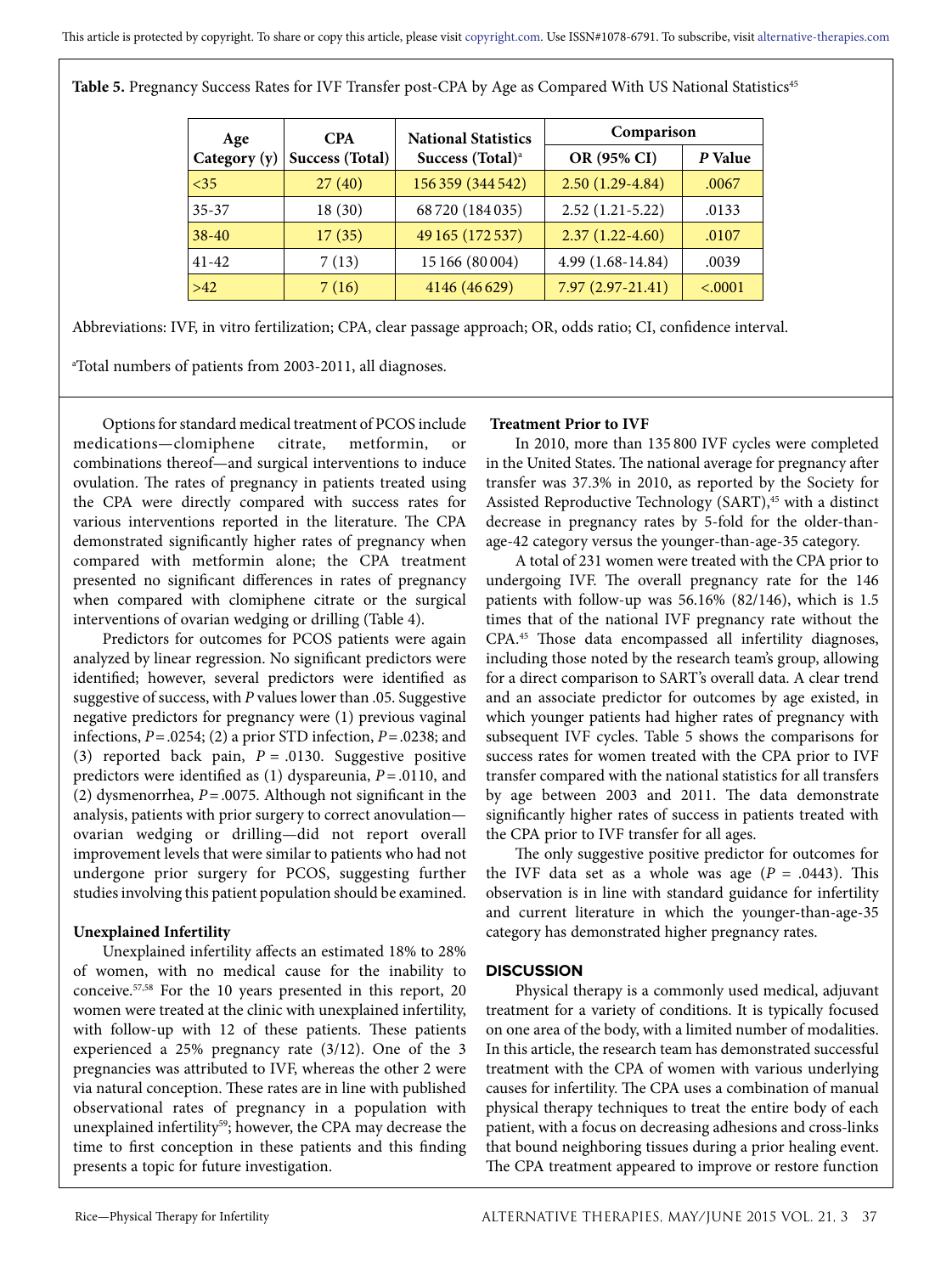**Figure 1.** Hypothesized mechanism for the positive effect of the cpa treatment on the female reproductive system. In the figure, the force (1) that is applied to the restricted area of the ovary frees the tissue. The result (2) is excitation of the visceral (organ) effector, which sends an impulse to the integration center of the central nervous system (CNS) via the afferent neuron, while it simultaneously increases blood and lymphatic flow to the local tissue. This excitation causes an efferent impulse and a release of acetylcholine (ACH), which excites the ovary (3) to release progesterone and estrogens. This release triggers an increase in the endometrial lining of the uterus (4a). Simultaneously, progesterone and estrogens provide negative feedback to the hypothalamus/pituitary (4b) for production of follicle stimulating hormone (FSH). The response of the ovary to normal levels of circulating FSH (5) and the development of the dominant follicle trigger release of luteinizing hormone (LH), which initiates the release of lymphocytes from the spleen to facilitate follicular development and oocyte release (6). The vasodilatation and ability of the tissues to function normally promote the ability of the lymphocytes to exit the blood vessels and enter the ovarian tissues.



for patients with various infertility diagnoses, with a return of fertility and fecundity.

The hypothesized mode of action for the CPA has been developed based on documentation in the literature, clinical observations, and knowledge of mechanisms and modes of action from other manual therapy modalities (Figure 1). The CPA, with an emphasis on the Wurn technique for patients in the current study, appeared to work by deforming adhesions in the body, thereby allowing increased mobility, motility, and function of the structures involved in fertility.

Some causes of infertility are straightforward, such as occluded fallopian tubes, whereas others are quite complex, such as POF and PCOS. In cases of straightforward adhesive disease, dissociation and deformation of the adhesions is sufficient in many cases to restore fertility. However, in more complex etiologies of infertility, including hormonal regulation, the research team's hypothesis is that the therapy affects 1 or more mechanical blocks in communication between the brain and the reproductive system—the hypothalamic-pituitary-gonadal axis or other mechanical paths. The research team theorizes that these blocks may be caused either by (1) misalignment of the cranium or spine, affecting nervous system communication; (2) dysfunctional tissues surrounding blood vessels; (3) nerves in the pelvic region decreasing efficient stimulation, or (4) a combination of any of these causes. Aberrant ovulation and hormonal function have been observed in women with spinal injuries, supporting the observation that mild spinal misalignment could be sufficient to influence hormonal function.<sup>60</sup>

Treatment with the CPA had a 60.85% success rate overall for opening 1 or both tubes in women with total tubal occlusion, and the data suggest that the fallopian tubes remained open, indicating that the adhesions did not return unless subsequent inflammation, infection, trauma, or surgery occurred. Prior surgery to treat occluded fallopian tubes was identified as a negative predictor for success of the CPA treatment. This finding is hypothesized to be due to the damage to the fallopian tubes that occurs during surgical procedures, which has been suggested to be the initiating factor for tubal reocclusion in surgical literature.<sup>61,62</sup> The rates of success for the CPA, when directly compared with the rates of success for surgical interventions, demonstrated equivalence or superiority for tubal patency postintervention and for subsequent pregnancy. Further studies to assess the impact on the type of surgical procedure and outcomes prior to the CPA treatment are planned.

The use of the CPA in treating women with endometriosis had previously been shown by the research group to be efficacious in the treatment of sexual dysfunction, dyspareunia, and dysmenorrhea, with long-lasting results.18,19,63 The success in using the CPA as a treatment for women experiencing infertility associated with endometriosis has now been demonstrated, with a 42.8% pregnancy rate and equivalence to pregnancy rates after surgical interventions. Given the high rate of success, further studies are warranted to assess the effect of the stage of endometriosis on treatment outcomes.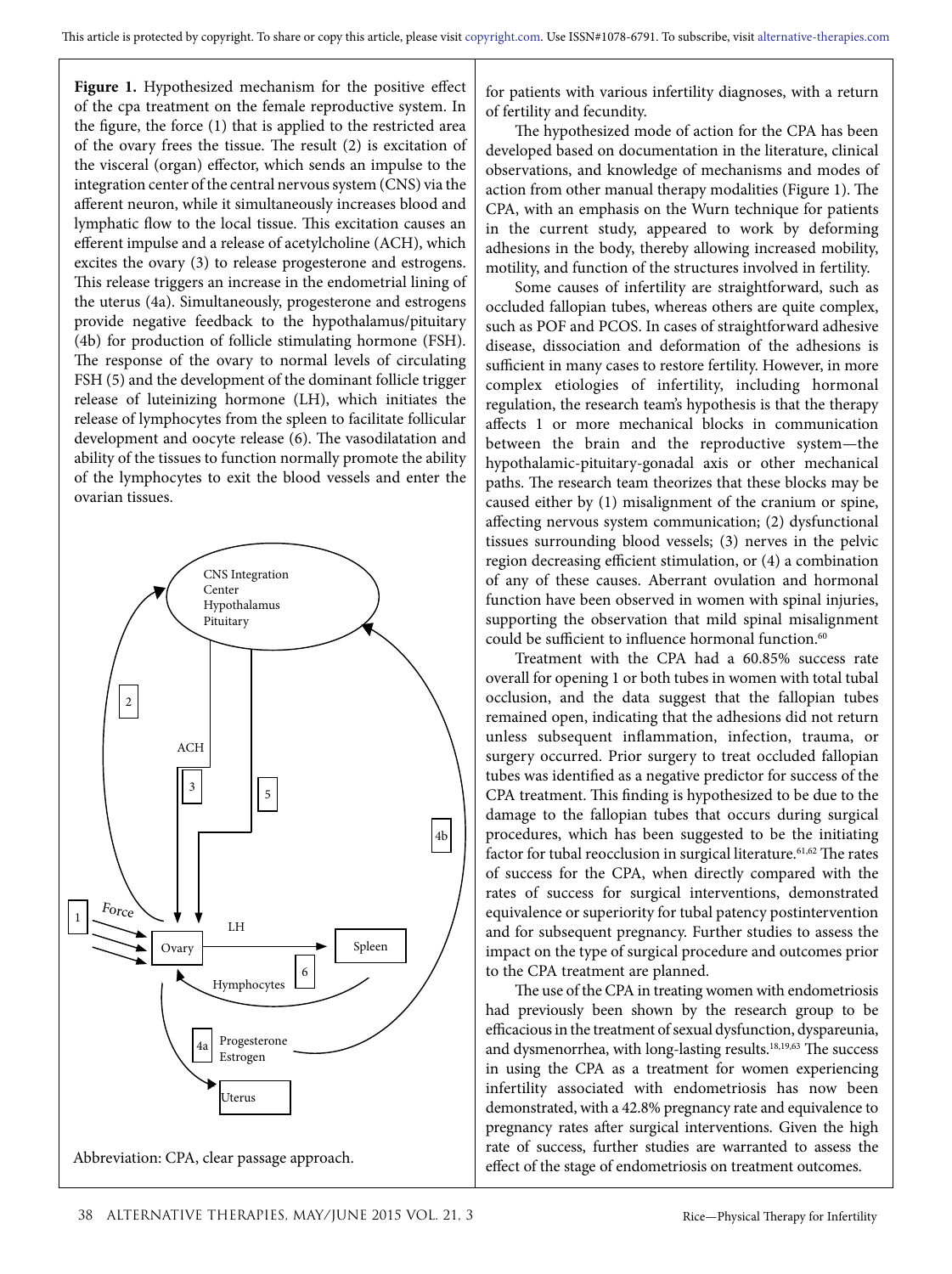Hormonal dysregulation impacts a woman's fertility and is often challenging to treat. The CPA has been shown in the current study to affect hormonal regulation positively in women with POF, PCOS, and elevated FSH, with success rates of 20%, 53.6%, and 49.2%, respectively. The numbers of patients in the POF studies were not adequate to perform stringent analyses; however, further studies are planned given the positive initial results observed. The rate of pregnancy in PCOS patients treated with the CPA, when directly compared with surgical or medication interventions, was again demonstrated to be equivalent or superior to those standard interventions.

The CPA treatment was also demonstrated to be beneficial to those patients who underwent IVF after treatment, with pregnancy rates 1.5 times higher than that for IVF alone, as reported by SART.<sup>45</sup> When compared with national statistics for IVF success rates, the CPA was shown to be superior to IVF alone for all age categories.

Limitations of this study include a high rate of drop-out to follow-up and a dependence for a comprehensive medical history upon the patients' self-reports of that history and on their provision of the surgical and test results. In addition, incomplete data existed on male factors affecting fertility rates in the treated women. Consequently, the actual rates of success for female infertility may be higher than reported here because it is estimated that up to 40% of infertile couples have male factors that contribute to infertility.<sup>64,65</sup> Live birth rates were unable to be reported due to low follow-up rates. Additional prospective, controlled studies are planned to examine further the suggestive predictors and comprehensive data for outcomes post-CPA treatment for all etiologies of infertility.

#### **CONCLUSIONS**

Manual physical therapy has been demonstrated to reverse female infertility attributed to occluded fallopian tubes, hormonal dysregulation, endometriosis, and unexplained infertility and to increase successful in vitro cycles.

#### **AUTHOR DISCLOSURE STATEMENT**

The research team received no funding for this study and have no conflicts of interest related to it.

#### **REFERENCES**

- 1. [Chandra A, Martinez GM, Mosher WD, Abma JC, Jones J. Fertility, family](https://www.researchgate.net/publication/7245157_Fertility_Family_Planning_and_Reproductive_Health_of_US_Women_Data_from_the_2002_National_Survey_of_Family_Growth?el=1_x_8&enrichId=rgreq-bb74cbdd35b6b7f3f8df5222050a7539-XXX&enrichSource=Y292ZXJQYWdlOzI3MjUxMzY3NTtBUzoyMDMzMDc5NDAzNTYxMjJAMTQyNTQ4Mzc5ODg0NA==)  [planning, and reproductive health of US women: data from the 2002 National](https://www.researchgate.net/publication/7245157_Fertility_Family_Planning_and_Reproductive_Health_of_US_Women_Data_from_the_2002_National_Survey_of_Family_Growth?el=1_x_8&enrichId=rgreq-bb74cbdd35b6b7f3f8df5222050a7539-XXX&enrichSource=Y292ZXJQYWdlOzI3MjUxMzY3NTtBUzoyMDMzMDc5NDAzNTYxMjJAMTQyNTQ4Mzc5ODg0NA==)  Survey of Family Growth. *Vital Health Stat 23*[. December 2005;\(25\):1-160.](https://www.researchgate.net/publication/7245157_Fertility_Family_Planning_and_Reproductive_Health_of_US_Women_Data_from_the_2002_National_Survey_of_Family_Growth?el=1_x_8&enrichId=rgreq-bb74cbdd35b6b7f3f8df5222050a7539-XXX&enrichSource=Y292ZXJQYWdlOzI3MjUxMzY3NTtBUzoyMDMzMDc5NDAzNTYxMjJAMTQyNTQ4Mzc5ODg0NA==)
- 2. [Chandra A, Copen CE, Stephen EH. Infertility and impaired fecundity in the](https://www.researchgate.net/publication/263711368_Infertility_and_impaired_fecundity_in_the_United_States_1982-2010_Data_from_the_National_Survey_of_Family_Growth?el=1_x_8&enrichId=rgreq-bb74cbdd35b6b7f3f8df5222050a7539-XXX&enrichSource=Y292ZXJQYWdlOzI3MjUxMzY3NTtBUzoyMDMzMDc5NDAzNTYxMjJAMTQyNTQ4Mzc5ODg0NA==)  [United States, 1982-2010: data from the National Survey of Family Growth.](https://www.researchgate.net/publication/263711368_Infertility_and_impaired_fecundity_in_the_United_States_1982-2010_Data_from_the_National_Survey_of_Family_Growth?el=1_x_8&enrichId=rgreq-bb74cbdd35b6b7f3f8df5222050a7539-XXX&enrichSource=Y292ZXJQYWdlOzI3MjUxMzY3NTtBUzoyMDMzMDc5NDAzNTYxMjJAMTQyNTQ4Mzc5ODg0NA==) *Natl Health Stat Report*[. August 2013;\(67\):1-18.](https://www.researchgate.net/publication/263711368_Infertility_and_impaired_fecundity_in_the_United_States_1982-2010_Data_from_the_National_Survey_of_Family_Growth?el=1_x_8&enrichId=rgreq-bb74cbdd35b6b7f3f8df5222050a7539-XXX&enrichSource=Y292ZXJQYWdlOzI3MjUxMzY3NTtBUzoyMDMzMDc5NDAzNTYxMjJAMTQyNTQ4Mzc5ODg0NA==)
- 3. [Martinez G, Daniels K, Chandra A. Fertility of men and women aged 15-44 years](https://www.researchgate.net/publication/224022852_Fertility_of_Men_and_Women_Aged_15-44_Years_in_the_United_States_National_Survey_of_Family_Growth_2006-2010?el=1_x_8&enrichId=rgreq-bb74cbdd35b6b7f3f8df5222050a7539-XXX&enrichSource=Y292ZXJQYWdlOzI3MjUxMzY3NTtBUzoyMDMzMDc5NDAzNTYxMjJAMTQyNTQ4Mzc5ODg0NA==)  [in the United States: National Survey of Family Growth, 2006-2010.](https://www.researchgate.net/publication/224022852_Fertility_of_Men_and_Women_Aged_15-44_Years_in_the_United_States_National_Survey_of_Family_Growth_2006-2010?el=1_x_8&enrichId=rgreq-bb74cbdd35b6b7f3f8df5222050a7539-XXX&enrichSource=Y292ZXJQYWdlOzI3MjUxMzY3NTtBUzoyMDMzMDc5NDAzNTYxMjJAMTQyNTQ4Mzc5ODg0NA==) *Natl Health Stat Report.* [2012;\(51\):1-28.](https://www.researchgate.net/publication/224022852_Fertility_of_Men_and_Women_Aged_15-44_Years_in_the_United_States_National_Survey_of_Family_Growth_2006-2010?el=1_x_8&enrichId=rgreq-bb74cbdd35b6b7f3f8df5222050a7539-XXX&enrichSource=Y292ZXJQYWdlOzI3MjUxMzY3NTtBUzoyMDMzMDc5NDAzNTYxMjJAMTQyNTQ4Mzc5ODg0NA==)
- 4. [Bushnik T, Cook J, Hughes E, Tough S. Seeking medical help to conceive.](https://www.researchgate.net/publication/235364792_Seeking_medical_help_to_conceive?el=1_x_8&enrichId=rgreq-bb74cbdd35b6b7f3f8df5222050a7539-XXX&enrichSource=Y292ZXJQYWdlOzI3MjUxMzY3NTtBUzoyMDMzMDc5NDAzNTYxMjJAMTQyNTQ4Mzc5ODg0NA==) *Health Rep.* [April 2012;23\(4\):7-13.](https://www.researchgate.net/publication/235364792_Seeking_medical_help_to_conceive?el=1_x_8&enrichId=rgreq-bb74cbdd35b6b7f3f8df5222050a7539-XXX&enrichSource=Y292ZXJQYWdlOzI3MjUxMzY3NTtBUzoyMDMzMDc5NDAzNTYxMjJAMTQyNTQ4Mzc5ODg0NA==)
- 5. [Rosenbaum TY, Owens A. The role of pelvic floor physical therapy in the](https://www.researchgate.net/publication/227635227_The_Role_of_Pelvic_Floor_Physical_Therapy_in_the_Treatment_of_Pelvic_and_Genital_Pain-Related_Sexual_Dysfunction_CME?el=1_x_8&enrichId=rgreq-bb74cbdd35b6b7f3f8df5222050a7539-XXX&enrichSource=Y292ZXJQYWdlOzI3MjUxMzY3NTtBUzoyMDMzMDc5NDAzNTYxMjJAMTQyNTQ4Mzc5ODg0NA==)  [treatment of pelvic and genital pain-related sexual dysfunction \(CME\).](https://www.researchgate.net/publication/227635227_The_Role_of_Pelvic_Floor_Physical_Therapy_in_the_Treatment_of_Pelvic_and_Genital_Pain-Related_Sexual_Dysfunction_CME?el=1_x_8&enrichId=rgreq-bb74cbdd35b6b7f3f8df5222050a7539-XXX&enrichSource=Y292ZXJQYWdlOzI3MjUxMzY3NTtBUzoyMDMzMDc5NDAzNTYxMjJAMTQyNTQ4Mzc5ODg0NA==) *J Sex Med.* [2008;5\(3\):513-523.](https://www.researchgate.net/publication/227635227_The_Role_of_Pelvic_Floor_Physical_Therapy_in_the_Treatment_of_Pelvic_and_Genital_Pain-Related_Sexual_Dysfunction_CME?el=1_x_8&enrichId=rgreq-bb74cbdd35b6b7f3f8df5222050a7539-XXX&enrichSource=Y292ZXJQYWdlOzI3MjUxMzY3NTtBUzoyMDMzMDc5NDAzNTYxMjJAMTQyNTQ4Mzc5ODg0NA==)
- 6. [Sucher BM. Ultrasonography-guided osteopathic manipulative treatment for a](https://www.researchgate.net/publication/51678240_Ultrasonography-Guided_Osteopathic_manipulative_treatment_for_a_patient_with_thoracic_outlet_syndrome?el=1_x_8&enrichId=rgreq-bb74cbdd35b6b7f3f8df5222050a7539-XXX&enrichSource=Y292ZXJQYWdlOzI3MjUxMzY3NTtBUzoyMDMzMDc5NDAzNTYxMjJAMTQyNTQ4Mzc5ODg0NA==)  [patient with thoracic outlet syndrome.](https://www.researchgate.net/publication/51678240_Ultrasonography-Guided_Osteopathic_manipulative_treatment_for_a_patient_with_thoracic_outlet_syndrome?el=1_x_8&enrichId=rgreq-bb74cbdd35b6b7f3f8df5222050a7539-XXX&enrichSource=Y292ZXJQYWdlOzI3MjUxMzY3NTtBUzoyMDMzMDc5NDAzNTYxMjJAMTQyNTQ4Mzc5ODg0NA==) *J Am Osteopat Assoc.* 2011;111(9):543-547.
- 7. [Boyles R, Toy P, Mellon J Jr, Hayes M, Hammer B. Effectiveness of manual](https://www.researchgate.net/publication/230593184_Effectiveness_of_manual_physical_therapy_in_the_treatment_of_cervical_radiculopathy_A_systematic_review?el=1_x_8&enrichId=rgreq-bb74cbdd35b6b7f3f8df5222050a7539-XXX&enrichSource=Y292ZXJQYWdlOzI3MjUxMzY3NTtBUzoyMDMzMDc5NDAzNTYxMjJAMTQyNTQ4Mzc5ODg0NA==) [physical therapy in the treatment of cervical radiculopathy: a systematic review.](https://www.researchgate.net/publication/230593184_Effectiveness_of_manual_physical_therapy_in_the_treatment_of_cervical_radiculopathy_A_systematic_review?el=1_x_8&enrichId=rgreq-bb74cbdd35b6b7f3f8df5222050a7539-XXX&enrichSource=Y292ZXJQYWdlOzI3MjUxMzY3NTtBUzoyMDMzMDc5NDAzNTYxMjJAMTQyNTQ4Mzc5ODg0NA==) *J Man Manip Ther.* [2011;19\(3\):135-142.](https://www.researchgate.net/publication/230593184_Effectiveness_of_manual_physical_therapy_in_the_treatment_of_cervical_radiculopathy_A_systematic_review?el=1_x_8&enrichId=rgreq-bb74cbdd35b6b7f3f8df5222050a7539-XXX&enrichSource=Y292ZXJQYWdlOzI3MjUxMzY3NTtBUzoyMDMzMDc5NDAzNTYxMjJAMTQyNTQ4Mzc5ODg0NA==)
- 8. [Bayliss AJ, Klene FJ, Gundeck EL, Loghmani MT. Treatment of a patient with](https://www.researchgate.net/publication/230593183_Treatment_of_a_patient_with_post-natal_chronic_calf_pain_utilizing_instrument-assisted_soft_tissue_mobilization_A_case_study?el=1_x_8&enrichId=rgreq-bb74cbdd35b6b7f3f8df5222050a7539-XXX&enrichSource=Y292ZXJQYWdlOzI3MjUxMzY3NTtBUzoyMDMzMDc5NDAzNTYxMjJAMTQyNTQ4Mzc5ODg0NA==) [post-natal chronic calf pain utilizing instrument-assisted soft tissue mobilization:](https://www.researchgate.net/publication/230593183_Treatment_of_a_patient_with_post-natal_chronic_calf_pain_utilizing_instrument-assisted_soft_tissue_mobilization_A_case_study?el=1_x_8&enrichId=rgreq-bb74cbdd35b6b7f3f8df5222050a7539-XXX&enrichSource=Y292ZXJQYWdlOzI3MjUxMzY3NTtBUzoyMDMzMDc5NDAzNTYxMjJAMTQyNTQ4Mzc5ODg0NA==) a case study. *J Man Manip Ther.* [2011;19\(3\):127-134.](https://www.researchgate.net/publication/230593183_Treatment_of_a_patient_with_post-natal_chronic_calf_pain_utilizing_instrument-assisted_soft_tissue_mobilization_A_case_study?el=1_x_8&enrichId=rgreq-bb74cbdd35b6b7f3f8df5222050a7539-XXX&enrichSource=Y292ZXJQYWdlOzI3MjUxMzY3NTtBUzoyMDMzMDc5NDAzNTYxMjJAMTQyNTQ4Mzc5ODg0NA==)
- 9. [Senbursa G, Baltaci G, Atay A. Comparison of conservative treatment with and](https://www.researchgate.net/publication/6473814_Comparison_of_conservative_treatment_with_and_without_manual_physical_therapy_for_patients_with_shoulder_impingement_syndrome_A_prospective_randomized_clinical_trial?el=1_x_8&enrichId=rgreq-bb74cbdd35b6b7f3f8df5222050a7539-XXX&enrichSource=Y292ZXJQYWdlOzI3MjUxMzY3NTtBUzoyMDMzMDc5NDAzNTYxMjJAMTQyNTQ4Mzc5ODg0NA==) [without manual physical therapy for patients with shoulder impingement](https://www.researchgate.net/publication/6473814_Comparison_of_conservative_treatment_with_and_without_manual_physical_therapy_for_patients_with_shoulder_impingement_syndrome_A_prospective_randomized_clinical_trial?el=1_x_8&enrichId=rgreq-bb74cbdd35b6b7f3f8df5222050a7539-XXX&enrichSource=Y292ZXJQYWdlOzI3MjUxMzY3NTtBUzoyMDMzMDc5NDAzNTYxMjJAMTQyNTQ4Mzc5ODg0NA==) [syndrome: a prospective, randomized clinical trial.](https://www.researchgate.net/publication/6473814_Comparison_of_conservative_treatment_with_and_without_manual_physical_therapy_for_patients_with_shoulder_impingement_syndrome_A_prospective_randomized_clinical_trial?el=1_x_8&enrichId=rgreq-bb74cbdd35b6b7f3f8df5222050a7539-XXX&enrichSource=Y292ZXJQYWdlOzI3MjUxMzY3NTtBUzoyMDMzMDc5NDAzNTYxMjJAMTQyNTQ4Mzc5ODg0NA==) *Knee Surg Sports Traumatol Arthrosc.* [2007;15\(7\):915-921.](https://www.researchgate.net/publication/6473814_Comparison_of_conservative_treatment_with_and_without_manual_physical_therapy_for_patients_with_shoulder_impingement_syndrome_A_prospective_randomized_clinical_trial?el=1_x_8&enrichId=rgreq-bb74cbdd35b6b7f3f8df5222050a7539-XXX&enrichSource=Y292ZXJQYWdlOzI3MjUxMzY3NTtBUzoyMDMzMDc5NDAzNTYxMjJAMTQyNTQ4Mzc5ODg0NA==)
- 10. [Şenbursa G, Baltaci G, Atay ÖA. The effectiveness of manual therapy in](https://www.researchgate.net/publication/51498482_The_effectiveness_of_manual_therapy_in_supraspinatus_tendinopathy?el=1_x_8&enrichId=rgreq-bb74cbdd35b6b7f3f8df5222050a7539-XXX&enrichSource=Y292ZXJQYWdlOzI3MjUxMzY3NTtBUzoyMDMzMDc5NDAzNTYxMjJAMTQyNTQ4Mzc5ODg0NA==) supraspinatus tendinopathy. *[Acta Orthop Traumatol Turc.](https://www.researchgate.net/publication/51498482_The_effectiveness_of_manual_therapy_in_supraspinatus_tendinopathy?el=1_x_8&enrichId=rgreq-bb74cbdd35b6b7f3f8df5222050a7539-XXX&enrichSource=Y292ZXJQYWdlOzI3MjUxMzY3NTtBUzoyMDMzMDc5NDAzNTYxMjJAMTQyNTQ4Mzc5ODg0NA==)* 2011;45(3):162-167.
- 11. [Gaspar PD, Willis FB. Adhesive capsulitis and dynamic splinting: a controlled,](https://www.researchgate.net/publication/26794555_Adhesive_capsulitis_and_dynamic_splinting_A_controlled_cohort_study?el=1_x_8&enrichId=rgreq-bb74cbdd35b6b7f3f8df5222050a7539-XXX&enrichSource=Y292ZXJQYWdlOzI3MjUxMzY3NTtBUzoyMDMzMDc5NDAzNTYxMjJAMTQyNTQ4Mzc5ODg0NA==) cohort study. *[BMC Musculoskelet Disord.](https://www.researchgate.net/publication/26794555_Adhesive_capsulitis_and_dynamic_splinting_A_controlled_cohort_study?el=1_x_8&enrichId=rgreq-bb74cbdd35b6b7f3f8df5222050a7539-XXX&enrichSource=Y292ZXJQYWdlOzI3MjUxMzY3NTtBUzoyMDMzMDc5NDAzNTYxMjJAMTQyNTQ4Mzc5ODg0NA==)* September 2009;10:111.
- 12. [Field DA, Miller S. Cosmetic breast surgery.](https://www.researchgate.net/publication/21416844_Cosmetic_breast_surgery?el=1_x_8&enrichId=rgreq-bb74cbdd35b6b7f3f8df5222050a7539-XXX&enrichSource=Y292ZXJQYWdlOzI3MjUxMzY3NTtBUzoyMDMzMDc5NDAzNTYxMjJAMTQyNTQ4Mzc5ODg0NA==) *Am Fam Physician.* 1992;45(2):711-719.
- 13. [Licciardone JC, Kearns CM, Hodge LM, Minotti DE. Osteopathic manual](https://www.researchgate.net/publication/237059605_Osteopathic_Manual_Treatment_in_Patients_With_Diabetes_Mellitus_and_Comorbid_Chronic_Low_Back_Pain_Subgroup_Results_From_the_OSTEOPATHIC_Trial?el=1_x_8&enrichId=rgreq-bb74cbdd35b6b7f3f8df5222050a7539-XXX&enrichSource=Y292ZXJQYWdlOzI3MjUxMzY3NTtBUzoyMDMzMDc5NDAzNTYxMjJAMTQyNTQ4Mzc5ODg0NA==) [treatment in patients with diabetes mellitus and comorbid chronic low back](https://www.researchgate.net/publication/237059605_Osteopathic_Manual_Treatment_in_Patients_With_Diabetes_Mellitus_and_Comorbid_Chronic_Low_Back_Pain_Subgroup_Results_From_the_OSTEOPATHIC_Trial?el=1_x_8&enrichId=rgreq-bb74cbdd35b6b7f3f8df5222050a7539-XXX&enrichSource=Y292ZXJQYWdlOzI3MjUxMzY3NTtBUzoyMDMzMDc5NDAzNTYxMjJAMTQyNTQ4Mzc5ODg0NA==) [pain: subgroup results from the OSTEOPATHIC Trial.](https://www.researchgate.net/publication/237059605_Osteopathic_Manual_Treatment_in_Patients_With_Diabetes_Mellitus_and_Comorbid_Chronic_Low_Back_Pain_Subgroup_Results_From_the_OSTEOPATHIC_Trial?el=1_x_8&enrichId=rgreq-bb74cbdd35b6b7f3f8df5222050a7539-XXX&enrichSource=Y292ZXJQYWdlOzI3MjUxMzY3NTtBUzoyMDMzMDc5NDAzNTYxMjJAMTQyNTQ4Mzc5ODg0NA==) *J Am Osteopath Assoc.* [2013;113\(6\):468-478.](https://www.researchgate.net/publication/237059605_Osteopathic_Manual_Treatment_in_Patients_With_Diabetes_Mellitus_and_Comorbid_Chronic_Low_Back_Pain_Subgroup_Results_From_the_OSTEOPATHIC_Trial?el=1_x_8&enrichId=rgreq-bb74cbdd35b6b7f3f8df5222050a7539-XXX&enrichSource=Y292ZXJQYWdlOzI3MjUxMzY3NTtBUzoyMDMzMDc5NDAzNTYxMjJAMTQyNTQ4Mzc5ODg0NA==)
- 14. [Farrell JP, Jensen GM. Manual therapy: a critical assessment of role in the](https://www.researchgate.net/publication/21700579_Manual_therapy_A_critical_assessment_of_role_in_the_profession_of_physical_therapy?el=1_x_8&enrichId=rgreq-bb74cbdd35b6b7f3f8df5222050a7539-XXX&enrichSource=Y292ZXJQYWdlOzI3MjUxMzY3NTtBUzoyMDMzMDc5NDAzNTYxMjJAMTQyNTQ4Mzc5ODg0NA==) [profession of physical therapy.](https://www.researchgate.net/publication/21700579_Manual_therapy_A_critical_assessment_of_role_in_the_profession_of_physical_therapy?el=1_x_8&enrichId=rgreq-bb74cbdd35b6b7f3f8df5222050a7539-XXX&enrichSource=Y292ZXJQYWdlOzI3MjUxMzY3NTtBUzoyMDMzMDc5NDAzNTYxMjJAMTQyNTQ4Mzc5ODg0NA==) *Phys Ther.* 1992;72(12):843-852.
- 15. [Threlkeld AJ. The effects of manual therapy on connective tissue.](https://www.researchgate.net/publication/21700584_The_effects_of_manual_therapy_on_connective_tissue?el=1_x_8&enrichId=rgreq-bb74cbdd35b6b7f3f8df5222050a7539-XXX&enrichSource=Y292ZXJQYWdlOzI3MjUxMzY3NTtBUzoyMDMzMDc5NDAzNTYxMjJAMTQyNTQ4Mzc5ODg0NA==) *Phys Ther.*  [1992;72\(12\):893-902.](https://www.researchgate.net/publication/21700584_The_effects_of_manual_therapy_on_connective_tissue?el=1_x_8&enrichId=rgreq-bb74cbdd35b6b7f3f8df5222050a7539-XXX&enrichSource=Y292ZXJQYWdlOzI3MjUxMzY3NTtBUzoyMDMzMDc5NDAzNTYxMjJAMTQyNTQ4Mzc5ODg0NA==)
- 16. Beastall GH, Ferguson KM, O'Reilly DS, Seth J, Sheridan B. Assays for follicle stimulating hormone and luteinising hormone: guidelines for the provision of a clinical biochemistry service. *Ann Clin Biochem.* 1987;24(pt 3):246-262.
- 17. Wurn BF, Wurn LJ, King CR, et al. Treating fallopian tube occlusion with a manual pelvic physical therapy. *Altern Ther Health Med.* 2008;14(1):18-23.
- 18. [Wurn LJ, Wurn BF, King CR, Roscow AS, Scharf ES, Shuster JJ. Increasing](https://www.researchgate.net/publication/7958849_Increasing_orgasm_and_decreasing_dyspareunia_by_a_manual_physical_therapy_technique?el=1_x_8&enrichId=rgreq-bb74cbdd35b6b7f3f8df5222050a7539-XXX&enrichSource=Y292ZXJQYWdlOzI3MjUxMzY3NTtBUzoyMDMzMDc5NDAzNTYxMjJAMTQyNTQ4Mzc5ODg0NA==) [orgasm and decreasing dyspareunia by a manual physical therapy technique.](https://www.researchgate.net/publication/7958849_Increasing_orgasm_and_decreasing_dyspareunia_by_a_manual_physical_therapy_technique?el=1_x_8&enrichId=rgreq-bb74cbdd35b6b7f3f8df5222050a7539-XXX&enrichSource=Y292ZXJQYWdlOzI3MjUxMzY3NTtBUzoyMDMzMDc5NDAzNTYxMjJAMTQyNTQ4Mzc5ODg0NA==) *[MedGenMed.](https://www.researchgate.net/publication/7958849_Increasing_orgasm_and_decreasing_dyspareunia_by_a_manual_physical_therapy_technique?el=1_x_8&enrichId=rgreq-bb74cbdd35b6b7f3f8df5222050a7539-XXX&enrichSource=Y292ZXJQYWdlOzI3MjUxMzY3NTtBUzoyMDMzMDc5NDAzNTYxMjJAMTQyNTQ4Mzc5ODg0NA==)* 2004;6(4):47.
- 19. [Wurn BF, Wurn LJ, Patterson K, King CR, Scharf ES. Decreasing dyspareunia](https://www.researchgate.net/publication/264454732_Decreasing_dyspareunia_and_dysmenorrhea_in_women_with_endometriosis_via_a_manual_physical_therapy_Results_from_two_independent_studies?el=1_x_8&enrichId=rgreq-bb74cbdd35b6b7f3f8df5222050a7539-XXX&enrichSource=Y292ZXJQYWdlOzI3MjUxMzY3NTtBUzoyMDMzMDc5NDAzNTYxMjJAMTQyNTQ4Mzc5ODg0NA==) [and dysmenorrhea in women with endometriosis via a manual physical therapy:](https://www.researchgate.net/publication/264454732_Decreasing_dyspareunia_and_dysmenorrhea_in_women_with_endometriosis_via_a_manual_physical_therapy_Results_from_two_independent_studies?el=1_x_8&enrichId=rgreq-bb74cbdd35b6b7f3f8df5222050a7539-XXX&enrichSource=Y292ZXJQYWdlOzI3MjUxMzY3NTtBUzoyMDMzMDc5NDAzNTYxMjJAMTQyNTQ4Mzc5ODg0NA==) [results from two independent studies.](https://www.researchgate.net/publication/264454732_Decreasing_dyspareunia_and_dysmenorrhea_in_women_with_endometriosis_via_a_manual_physical_therapy_Results_from_two_independent_studies?el=1_x_8&enrichId=rgreq-bb74cbdd35b6b7f3f8df5222050a7539-XXX&enrichSource=Y292ZXJQYWdlOzI3MjUxMzY3NTtBUzoyMDMzMDc5NDAzNTYxMjJAMTQyNTQ4Mzc5ODg0NA==) *J Endometr.* 2011;3(4):188-196.
- 20. Wurn BF, Wurn LJ, King CR. Treating female infertility and improving IVF pregnancy rates with a manual physical therapy technique. MedGenMed. 2004;6(2):51.
- 21. Wurn B, Wurn L, King R. *Miracle Moms, Better Sex, Less Pain.* Gainesville, FL: Med-Art Press; 2009.
- 22. [Arnadottir TS, Sigurdardottir AK. Is craniosacral therapy effective for migraine?](https://www.researchgate.net/publication/234822959_Is_craniosacral_therapy_effective_for_migraine_Tested_with_HIT-6_Questionnaire?el=1_x_8&enrichId=rgreq-bb74cbdd35b6b7f3f8df5222050a7539-XXX&enrichSource=Y292ZXJQYWdlOzI3MjUxMzY3NTtBUzoyMDMzMDc5NDAzNTYxMjJAMTQyNTQ4Mzc5ODg0NA==) [Tested with HIT-6 Questionnaire.](https://www.researchgate.net/publication/234822959_Is_craniosacral_therapy_effective_for_migraine_Tested_with_HIT-6_Questionnaire?el=1_x_8&enrichId=rgreq-bb74cbdd35b6b7f3f8df5222050a7539-XXX&enrichSource=Y292ZXJQYWdlOzI3MjUxMzY3NTtBUzoyMDMzMDc5NDAzNTYxMjJAMTQyNTQ4Mzc5ODg0NA==) *Complement Ther Clin Pract.* 2013;19(1):11-14.
- 23. [Castro-Sánchez AM, Matarán-Peñarrocha GA, Arroyo-Morales M, Saavedra-](https://www.researchgate.net/publication/51219041_Effects_of_myofascial_release_techniques_on_pain_physical_function_and_postural_stability_in_patients_with_fibromyalgia_A_randomized_controlled_trial?el=1_x_8&enrichId=rgreq-bb74cbdd35b6b7f3f8df5222050a7539-XXX&enrichSource=Y292ZXJQYWdlOzI3MjUxMzY3NTtBUzoyMDMzMDc5NDAzNTYxMjJAMTQyNTQ4Mzc5ODg0NA==)[Hernández M, Fernández-Sola C, Moreno-Lorenzo C. Effects of myofascial release](https://www.researchgate.net/publication/51219041_Effects_of_myofascial_release_techniques_on_pain_physical_function_and_postural_stability_in_patients_with_fibromyalgia_A_randomized_controlled_trial?el=1_x_8&enrichId=rgreq-bb74cbdd35b6b7f3f8df5222050a7539-XXX&enrichSource=Y292ZXJQYWdlOzI3MjUxMzY3NTtBUzoyMDMzMDc5NDAzNTYxMjJAMTQyNTQ4Mzc5ODg0NA==) [techniques on pain, physical function, and postural stability in patients with](https://www.researchgate.net/publication/51219041_Effects_of_myofascial_release_techniques_on_pain_physical_function_and_postural_stability_in_patients_with_fibromyalgia_A_randomized_controlled_trial?el=1_x_8&enrichId=rgreq-bb74cbdd35b6b7f3f8df5222050a7539-XXX&enrichSource=Y292ZXJQYWdlOzI3MjUxMzY3NTtBUzoyMDMzMDc5NDAzNTYxMjJAMTQyNTQ4Mzc5ODg0NA==) [fibromyalgia: a randomized controlled trial.](https://www.researchgate.net/publication/51219041_Effects_of_myofascial_release_techniques_on_pain_physical_function_and_postural_stability_in_patients_with_fibromyalgia_A_randomized_controlled_trial?el=1_x_8&enrichId=rgreq-bb74cbdd35b6b7f3f8df5222050a7539-XXX&enrichSource=Y292ZXJQYWdlOzI3MjUxMzY3NTtBUzoyMDMzMDc5NDAzNTYxMjJAMTQyNTQ4Mzc5ODg0NA==) *Clin Rehabil.* 2011;25(9):800-813.
- 24. [Fryer G, Morse CM, Johnson JC. Spinal and sacroiliac assessment and treatment](https://www.researchgate.net/publication/24277609_Spinal_and_sacroiliac_assessment_and_treatment_techniques_used_by_osteopathic_physicians_in_the_United_States?el=1_x_8&enrichId=rgreq-bb74cbdd35b6b7f3f8df5222050a7539-XXX&enrichSource=Y292ZXJQYWdlOzI3MjUxMzY3NTtBUzoyMDMzMDc5NDAzNTYxMjJAMTQyNTQ4Mzc5ODg0NA==) [techniques used by osteopathic physicians in the United States.](https://www.researchgate.net/publication/24277609_Spinal_and_sacroiliac_assessment_and_treatment_techniques_used_by_osteopathic_physicians_in_the_United_States?el=1_x_8&enrichId=rgreq-bb74cbdd35b6b7f3f8df5222050a7539-XXX&enrichSource=Y292ZXJQYWdlOzI3MjUxMzY3NTtBUzoyMDMzMDc5NDAzNTYxMjJAMTQyNTQ4Mzc5ODg0NA==) *Osteopath Med Prim Care.* [April 2009;3:4.](https://www.researchgate.net/publication/24277609_Spinal_and_sacroiliac_assessment_and_treatment_techniques_used_by_osteopathic_physicians_in_the_United_States?el=1_x_8&enrichId=rgreq-bb74cbdd35b6b7f3f8df5222050a7539-XXX&enrichSource=Y292ZXJQYWdlOzI3MjUxMzY3NTtBUzoyMDMzMDc5NDAzNTYxMjJAMTQyNTQ4Mzc5ODg0NA==)
- 25. [Kramp ME. Combined manual therapy techniques for the treatment of women](https://www.researchgate.net/publication/232232058_Combined_manual_therapy_techniques_for_the_treatment_of_women_with_infertility_Acase_series?el=1_x_8&enrichId=rgreq-bb74cbdd35b6b7f3f8df5222050a7539-XXX&enrichSource=Y292ZXJQYWdlOzI3MjUxMzY3NTtBUzoyMDMzMDc5NDAzNTYxMjJAMTQyNTQ4Mzc5ODg0NA==) [with infertility: a case series. J Am Osteopath Assoc. 2012;112\(10\):680-684.](https://www.researchgate.net/publication/232232058_Combined_manual_therapy_techniques_for_the_treatment_of_women_with_infertility_Acase_series?el=1_x_8&enrichId=rgreq-bb74cbdd35b6b7f3f8df5222050a7539-XXX&enrichSource=Y292ZXJQYWdlOzI3MjUxMzY3NTtBUzoyMDMzMDc5NDAzNTYxMjJAMTQyNTQ4Mzc5ODg0NA==)
- 26. [Langenau EE, Dowling DJ, Dyer C, Roberts WL. Frequency of specific](https://www.researchgate.net/publication/230699107_Frequency_of_specific_osteopathic_manipulative_treatment_modalities_used_by_candidates_while_taking_COMLEX-USA_Level_2-PE?el=1_x_8&enrichId=rgreq-bb74cbdd35b6b7f3f8df5222050a7539-XXX&enrichSource=Y292ZXJQYWdlOzI3MjUxMzY3NTtBUzoyMDMzMDc5NDAzNTYxMjJAMTQyNTQ4Mzc5ODg0NA==) [osteopathic manipulative treatment modalities used by candidates while taking](https://www.researchgate.net/publication/230699107_Frequency_of_specific_osteopathic_manipulative_treatment_modalities_used_by_candidates_while_taking_COMLEX-USA_Level_2-PE?el=1_x_8&enrichId=rgreq-bb74cbdd35b6b7f3f8df5222050a7539-XXX&enrichSource=Y292ZXJQYWdlOzI3MjUxMzY3NTtBUzoyMDMzMDc5NDAzNTYxMjJAMTQyNTQ4Mzc5ODg0NA==) [COMLEX-USA Level 2-PE.](https://www.researchgate.net/publication/230699107_Frequency_of_specific_osteopathic_manipulative_treatment_modalities_used_by_candidates_while_taking_COMLEX-USA_Level_2-PE?el=1_x_8&enrichId=rgreq-bb74cbdd35b6b7f3f8df5222050a7539-XXX&enrichSource=Y292ZXJQYWdlOzI3MjUxMzY3NTtBUzoyMDMzMDc5NDAzNTYxMjJAMTQyNTQ4Mzc5ODg0NA==) *J Am Osteopath Assoc.* 2012;112(8):509-513.
- 27. [Matarán-Peñarrocha GA, Castro-Sánchez AM, García GC, Moreno-Lorenzo C,](https://www.researchgate.net/publication/26788696_Influence_of_Craniosacral_Therapy_on_Anxiety_Depression_and_Quality_of_Life_in_Patients_with_Fibromyalgia?el=1_x_8&enrichId=rgreq-bb74cbdd35b6b7f3f8df5222050a7539-XXX&enrichSource=Y292ZXJQYWdlOzI3MjUxMzY3NTtBUzoyMDMzMDc5NDAzNTYxMjJAMTQyNTQ4Mzc5ODg0NA==) [Carreño TP, Zafra MD. Influence of craniosacral therapy on anxiety, depression](https://www.researchgate.net/publication/26788696_Influence_of_Craniosacral_Therapy_on_Anxiety_Depression_and_Quality_of_Life_in_Patients_with_Fibromyalgia?el=1_x_8&enrichId=rgreq-bb74cbdd35b6b7f3f8df5222050a7539-XXX&enrichSource=Y292ZXJQYWdlOzI3MjUxMzY3NTtBUzoyMDMzMDc5NDAzNTYxMjJAMTQyNTQ4Mzc5ODg0NA==) [and quality of life in patients with fibromyalgia.](https://www.researchgate.net/publication/26788696_Influence_of_Craniosacral_Therapy_on_Anxiety_Depression_and_Quality_of_Life_in_Patients_with_Fibromyalgia?el=1_x_8&enrichId=rgreq-bb74cbdd35b6b7f3f8df5222050a7539-XXX&enrichSource=Y292ZXJQYWdlOzI3MjUxMzY3NTtBUzoyMDMzMDc5NDAzNTYxMjJAMTQyNTQ4Mzc5ODg0NA==) *Evid Based Complement Alternat Med.* [2011;2011:178769.](https://www.researchgate.net/publication/26788696_Influence_of_Craniosacral_Therapy_on_Anxiety_Depression_and_Quality_of_Life_in_Patients_with_Fibromyalgia?el=1_x_8&enrichId=rgreq-bb74cbdd35b6b7f3f8df5222050a7539-XXX&enrichSource=Y292ZXJQYWdlOzI3MjUxMzY3NTtBUzoyMDMzMDc5NDAzNTYxMjJAMTQyNTQ4Mzc5ODg0NA==)
- 28. [Moore SD, Laudner KG, McLoda TA, Shaffer MA. The immediate effects of](https://www.researchgate.net/publication/51030962_The_Immediate_Effects_of_Muscle_Energy_Technique_on_Posterior_Shoulder_Tightness_A_Randomized_Controlled_Trial?el=1_x_8&enrichId=rgreq-bb74cbdd35b6b7f3f8df5222050a7539-XXX&enrichSource=Y292ZXJQYWdlOzI3MjUxMzY3NTtBUzoyMDMzMDc5NDAzNTYxMjJAMTQyNTQ4Mzc5ODg0NA==) [muscle energy technique on posterior shoulder tightness: a randomized](https://www.researchgate.net/publication/51030962_The_Immediate_Effects_of_Muscle_Energy_Technique_on_Posterior_Shoulder_Tightness_A_Randomized_Controlled_Trial?el=1_x_8&enrichId=rgreq-bb74cbdd35b6b7f3f8df5222050a7539-XXX&enrichSource=Y292ZXJQYWdlOzI3MjUxMzY3NTtBUzoyMDMzMDc5NDAzNTYxMjJAMTQyNTQ4Mzc5ODg0NA==) controlled trial. *[J Orthop Sports Phys Ther.](https://www.researchgate.net/publication/51030962_The_Immediate_Effects_of_Muscle_Energy_Technique_on_Posterior_Shoulder_Tightness_A_Randomized_Controlled_Trial?el=1_x_8&enrichId=rgreq-bb74cbdd35b6b7f3f8df5222050a7539-XXX&enrichSource=Y292ZXJQYWdlOzI3MjUxMzY3NTtBUzoyMDMzMDc5NDAzNTYxMjJAMTQyNTQ4Mzc5ODg0NA==)* 2011;41(6):400-407.
- 29. [Rice AD, King R, Reed ED, Patterson K, Wurn BF, Wurn LJ. Manual physical](https://www.researchgate.net/publication/273224834_Manual_Physical_Therapy_for_Non-Surgical_Treatment_of_Adhesion-Related_Small_Bowel_Obstructions_Two_Case_Reports?el=1_x_8&enrichId=rgreq-bb74cbdd35b6b7f3f8df5222050a7539-XXX&enrichSource=Y292ZXJQYWdlOzI3MjUxMzY3NTtBUzoyMDMzMDc5NDAzNTYxMjJAMTQyNTQ4Mzc5ODg0NA==) [therapy for non-surgical treatment of adhesion-related small bowel obstructions:](https://www.researchgate.net/publication/273224834_Manual_Physical_Therapy_for_Non-Surgical_Treatment_of_Adhesion-Related_Small_Bowel_Obstructions_Two_Case_Reports?el=1_x_8&enrichId=rgreq-bb74cbdd35b6b7f3f8df5222050a7539-XXX&enrichSource=Y292ZXJQYWdlOzI3MjUxMzY3NTtBUzoyMDMzMDc5NDAzNTYxMjJAMTQyNTQ4Mzc5ODg0NA==) [two case reports.](https://www.researchgate.net/publication/273224834_Manual_Physical_Therapy_for_Non-Surgical_Treatment_of_Adhesion-Related_Small_Bowel_Obstructions_Two_Case_Reports?el=1_x_8&enrichId=rgreq-bb74cbdd35b6b7f3f8df5222050a7539-XXX&enrichSource=Y292ZXJQYWdlOzI3MjUxMzY3NTtBUzoyMDMzMDc5NDAzNTYxMjJAMTQyNTQ4Mzc5ODg0NA==) *J Clin Med.* 2013;2(1):1-12.
- 30. [Wong CK. Strain counterstrain: current concepts and clinical evidence.](https://www.researchgate.net/publication/51748232_Strain_counterstrain_Current_concepts_and_clinical_evidence?el=1_x_8&enrichId=rgreq-bb74cbdd35b6b7f3f8df5222050a7539-XXX&enrichSource=Y292ZXJQYWdlOzI3MjUxMzY3NTtBUzoyMDMzMDc5NDAzNTYxMjJAMTQyNTQ4Mzc5ODg0NA==) *Man Ther.* [2012;17\(1\):2-8.](https://www.researchgate.net/publication/51748232_Strain_counterstrain_Current_concepts_and_clinical_evidence?el=1_x_8&enrichId=rgreq-bb74cbdd35b6b7f3f8df5222050a7539-XXX&enrichSource=Y292ZXJQYWdlOzI3MjUxMzY3NTtBUzoyMDMzMDc5NDAzNTYxMjJAMTQyNTQ4Mzc5ODg0NA==)
- 31. [Bove GM, Chapelle SL. Visceral mobilization can lyse and prevent peritoneal](https://www.researchgate.net/publication/51922264_Visceral_mobilization_can_lyse_and_prevent_peritoneal_adhesions_in_a_rat_model?el=1_x_8&enrichId=rgreq-bb74cbdd35b6b7f3f8df5222050a7539-XXX&enrichSource=Y292ZXJQYWdlOzI3MjUxMzY3NTtBUzoyMDMzMDc5NDAzNTYxMjJAMTQyNTQ4Mzc5ODg0NA==) [adhesions in a rat model.](https://www.researchgate.net/publication/51922264_Visceral_mobilization_can_lyse_and_prevent_peritoneal_adhesions_in_a_rat_model?el=1_x_8&enrichId=rgreq-bb74cbdd35b6b7f3f8df5222050a7539-XXX&enrichSource=Y292ZXJQYWdlOzI3MjUxMzY3NTtBUzoyMDMzMDc5NDAzNTYxMjJAMTQyNTQ4Mzc5ODg0NA==) *J Bodyw Mov Ther.* 2012;16(1):76-82.
- 32. [Miles A. Science, humanism, judgement, ethics: person-centered medicine as an](https://www.researchgate.net/publication/254262832_Science_humanism_judgement_ethics_person-centered_medicine_as_an_emergent_model_of_modern_clinical_practice?el=1_x_8&enrichId=rgreq-bb74cbdd35b6b7f3f8df5222050a7539-XXX&enrichSource=Y292ZXJQYWdlOzI3MjUxMzY3NTtBUzoyMDMzMDc5NDAzNTYxMjJAMTQyNTQ4Mzc5ODg0NA==) [emergent model of modern clinical practice. Folia Med \(Plovdiv\). 2013;55\(1\):5-24.](https://www.researchgate.net/publication/254262832_Science_humanism_judgement_ethics_person-centered_medicine_as_an_emergent_model_of_modern_clinical_practice?el=1_x_8&enrichId=rgreq-bb74cbdd35b6b7f3f8df5222050a7539-XXX&enrichSource=Y292ZXJQYWdlOzI3MjUxMzY3NTtBUzoyMDMzMDc5NDAzNTYxMjJAMTQyNTQ4Mzc5ODg0NA==)
- 33. Educational Council on Osteopathic Principles (ECOP) of the American Association of Colleges of Osteopathic Medicine (AACOM). Glossary of Osteopathic Terminology. Chevy Chase, MD: American Association of Colleges of Osteopathic Medicine; 2011. http://www.aacom.org/resources/bookstore/ Documents/GOT2011ed.pdf. Accessed June 6, 2014.
- 34. Altman DG. *[Practical Statistics for Medical Research.](https://www.researchgate.net/publication/44523248_Practical_statistics_for_medical_research_Douglas_G_Altman?el=1_x_8&enrichId=rgreq-bb74cbdd35b6b7f3f8df5222050a7539-XXX&enrichSource=Y292ZXJQYWdlOzI3MjUxMzY3NTtBUzoyMDMzMDc5NDAzNTYxMjJAMTQyNTQ4Mzc5ODg0NA==)* London, UK: Chapman and [Hall; 1991.](https://www.researchgate.net/publication/44523248_Practical_statistics_for_medical_research_Douglas_G_Altman?el=1_x_8&enrichId=rgreq-bb74cbdd35b6b7f3f8df5222050a7539-XXX&enrichSource=Y292ZXJQYWdlOzI3MjUxMzY3NTtBUzoyMDMzMDc5NDAzNTYxMjJAMTQyNTQ4Mzc5ODg0NA==)
- 35. [Serafini P, Batzofin J. Diagnosis of female infertility: a comprehensive approach.](https://www.researchgate.net/publication/20505888_Diagnosis_of_female_infertility_A_comprehensive_approach?el=1_x_8&enrichId=rgreq-bb74cbdd35b6b7f3f8df5222050a7539-XXX&enrichSource=Y292ZXJQYWdlOzI3MjUxMzY3NTtBUzoyMDMzMDc5NDAzNTYxMjJAMTQyNTQ4Mzc5ODg0NA==) *J Reprod Med.* [1989;34\(1\):29-40.](https://www.researchgate.net/publication/20505888_Diagnosis_of_female_infertility_A_comprehensive_approach?el=1_x_8&enrichId=rgreq-bb74cbdd35b6b7f3f8df5222050a7539-XXX&enrichSource=Y292ZXJQYWdlOzI3MjUxMzY3NTtBUzoyMDMzMDc5NDAzNTYxMjJAMTQyNTQ4Mzc5ODg0NA==)
- 36. [Sueoka K, Asada H, Tsuchiya S, Kobayashi N, Kuroshima M, Yoshimura Y.](https://www.researchgate.net/publication/51308855_Falloposcopic_tuboplasty_for_bilateral_tubal_occlusion_A_novel_infertility_treatment_as_an_alternative_for_in-vitro_fertilization?el=1_x_8&enrichId=rgreq-bb74cbdd35b6b7f3f8df5222050a7539-XXX&enrichSource=Y292ZXJQYWdlOzI3MjUxMzY3NTtBUzoyMDMzMDc5NDAzNTYxMjJAMTQyNTQ4Mzc5ODg0NA==) [Falloposcopic tuboplasty for bilateral tubal occlusion: a novel infertility treatment](https://www.researchgate.net/publication/51308855_Falloposcopic_tuboplasty_for_bilateral_tubal_occlusion_A_novel_infertility_treatment_as_an_alternative_for_in-vitro_fertilization?el=1_x_8&enrichId=rgreq-bb74cbdd35b6b7f3f8df5222050a7539-XXX&enrichSource=Y292ZXJQYWdlOzI3MjUxMzY3NTtBUzoyMDMzMDc5NDAzNTYxMjJAMTQyNTQ4Mzc5ODg0NA==) [as an alternative for in-vitro fertilization? Hum Reprod. 1998;13\(1\):71-74.](https://www.researchgate.net/publication/51308855_Falloposcopic_tuboplasty_for_bilateral_tubal_occlusion_A_novel_infertility_treatment_as_an_alternative_for_in-vitro_fertilization?el=1_x_8&enrichId=rgreq-bb74cbdd35b6b7f3f8df5222050a7539-XXX&enrichSource=Y292ZXJQYWdlOzI3MjUxMzY3NTtBUzoyMDMzMDc5NDAzNTYxMjJAMTQyNTQ4Mzc5ODg0NA==)
- 37. [Rimbach S, Bastert G, Wallwiener D. Technical results of falloposcopy for infertility](https://www.researchgate.net/publication/12004077_Technical_results_of_falloposcopy_for_fertility_diagnosis_in_a_large_multicentre_study?el=1_x_8&enrichId=rgreq-bb74cbdd35b6b7f3f8df5222050a7539-XXX&enrichSource=Y292ZXJQYWdlOzI3MjUxMzY3NTtBUzoyMDMzMDc5NDAzNTYxMjJAMTQyNTQ4Mzc5ODg0NA==) [diagnosis in a large multicentre study.](https://www.researchgate.net/publication/12004077_Technical_results_of_falloposcopy_for_fertility_diagnosis_in_a_large_multicentre_study?el=1_x_8&enrichId=rgreq-bb74cbdd35b6b7f3f8df5222050a7539-XXX&enrichSource=Y292ZXJQYWdlOzI3MjUxMzY3NTtBUzoyMDMzMDc5NDAzNTYxMjJAMTQyNTQ4Mzc5ODg0NA==) *Hum Reprod.* 2001;16(5):925-930.